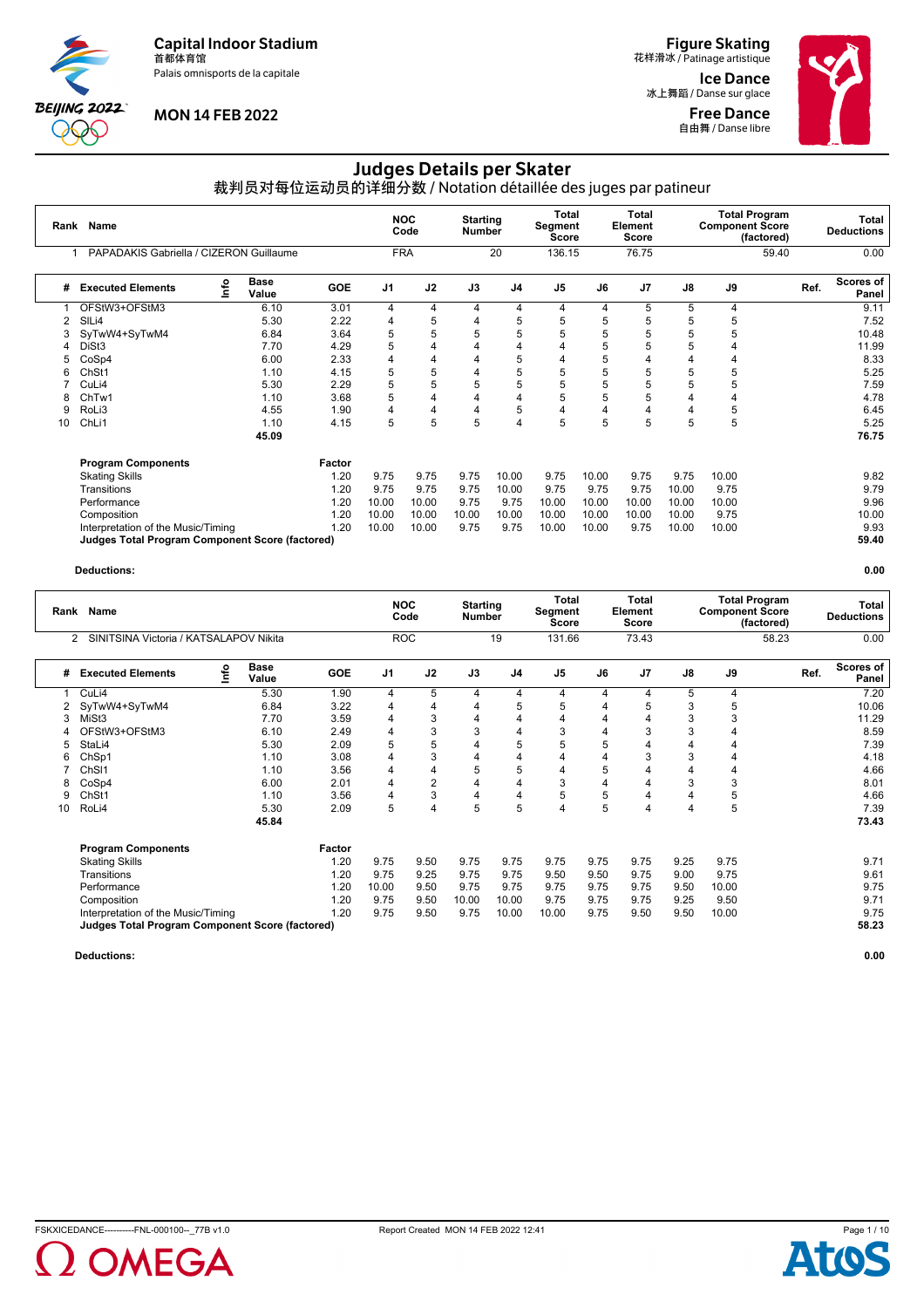Palais omnisports de la capitale



# **MON 14 FEB 2022**

**Figure Skating**<br>花样滑冰 / Patinage artistique

Ice Dance 冰上舞蹈 / Danse sur glace Free Dance **自由舞 / Danse libre** 



# Judges Details per Skater

裁判员对每位运动员的详细分数 / Notation détaillée des juges par patineur

|   | Rank Name<br>HUBBELL Madison / DONOHUE Zachary<br>3    |          |                      |            | <b>NOC</b>     | Code           | <b>Starting</b><br><b>Number</b> |                | <b>Total</b><br><b>Segment</b><br>Score |                | Total<br>Element<br><b>Score</b> |       | <b>Component Score</b> | <b>Total Program</b><br>(factored) |      | Total<br><b>Deductions</b> |
|---|--------------------------------------------------------|----------|----------------------|------------|----------------|----------------|----------------------------------|----------------|-----------------------------------------|----------------|----------------------------------|-------|------------------------|------------------------------------|------|----------------------------|
|   |                                                        |          |                      |            | <b>USA</b>     |                |                                  | 18             | 130.89                                  |                | 73.56                            |       |                        | 58.33                              |      | $-1.00$                    |
| # | <b>Executed Elements</b>                               | <b>u</b> | <b>Base</b><br>Value | <b>GOE</b> | J <sub>1</sub> | J2             | J3                               | J <sub>4</sub> | J <sub>5</sub>                          | J6             | J7                               | J8    | J9                     |                                    | Ref. | Scores of<br>Panel         |
|   | CoSp4                                                  |          | 6.00                 | 2.09       | 4              | 3              | 3                                | 4              | 3                                       | 4              | 4                                | 4     | 4                      |                                    |      | 8.09                       |
| 2 | SILi4+RoLi4                                            | $\geq$   | 10.60                | 3.92       | 4              | 4              | 4                                | 4              | 4                                       | 5              | 4                                | 5     | 5                      |                                    |      | 14.52                      |
|   | OFStW3+OFStM3                                          |          | 6.10                 | 3.22       | 5              | 5              | 3                                | $\overline{4}$ | 3                                       | 5              | 5                                | 5     | 4                      |                                    |      | 9.32                       |
|   | CiSt <sub>3</sub>                                      |          | 7.70                 | 3.59       | 5              | 4              | 3                                | $\overline{4}$ | 3                                       | 4              | 4                                | 4     | 3                      |                                    |      | 11.29                      |
| 5 | ChSt1                                                  |          | 1.10                 | 3.56       | 4              | 5              | 4                                | 4              | $\overline{4}$                          | 5              | 4                                | 5     | 3                      |                                    |      | 4.66                       |
| 6 | CuLi4                                                  |          | 5.30                 | 1.90       | 4              | 4              | 4                                | 5              | 4                                       | 4              | 4                                | 5     | 4                      |                                    |      | 7.20                       |
|   | SyTwW4+SyTwM4                                          |          | 6.84                 | 2.80       | 4              | 4              | 3                                | 3              | 3                                       | 4              | 4                                | 5     | 5                      |                                    |      | 9.64                       |
| 8 | ChTw1                                                  |          | 1.10                 | 3.20       | 4              | 3              | 3                                | 4              | 4                                       | $\overline{4}$ | 4                                | 4     | 4                      |                                    |      | 4.30                       |
| 9 | ChLi1                                                  |          | 1.10                 | 3.44       | 4              | $\overline{4}$ | 4                                | 4              | 4                                       | $\overline{4}$ | 4                                | 5     | 5                      |                                    |      | 4.54                       |
|   |                                                        |          | 45.84                |            |                |                |                                  |                |                                         |                |                                  |       |                        |                                    |      | 73.56                      |
|   | <b>Program Components</b>                              |          |                      | Factor     |                |                |                                  |                |                                         |                |                                  |       |                        |                                    |      |                            |
|   | <b>Skating Skills</b>                                  |          |                      | 1.20       | 10.00          | 9.50           | 9.50                             | 9.75           | 9.50                                    | 9.75           | 9.75                             | 10.00 | 10.00                  |                                    |      | 9.75                       |
|   | Transitions                                            |          |                      | 1.20       | 9.75           | 9.25           | 9.50                             | 10.00          | 9.00                                    | 9.50           | 9.50                             | 9.75  | 9.75                   |                                    |      | 9.57                       |
|   | Performance                                            |          |                      | 1.20       | 9.75           | 9.50           | 9.75                             | 9.75           | 9.75                                    | 10.00          | 9.75                             | 10.00 | 10.00                  |                                    |      | 9.82                       |
|   | Composition                                            |          |                      | 1.20       | 9.75           | 9.75           | 9.50                             | 9.50           | 9.50                                    | 9.75           | 9.75                             | 9.75  | 9.75                   |                                    |      | 9.68                       |
|   | Interpretation of the Music/Timing                     |          |                      | 1.20       | 9.75           | 9.75           | 9.50                             | 9.75           | 9.75                                    | 10.00          | 9.75                             | 10.00 | 9.75                   |                                    |      | 9.79                       |
|   | <b>Judges Total Program Component Score (factored)</b> |          |                      |            |                |                |                                  |                |                                         |                |                                  |       |                        |                                    |      | 58.33                      |
|   | <b>Deductions:</b><br><b>Extended lifts</b>            |          |                      | $-1.00$    |                |                |                                  |                |                                         |                |                                  |       |                        |                                    |      | $-1.00$                    |
|   | Music requirements violation                           |          |                      | (1 of 10)  |                |                |                                  |                |                                         |                |                                  |       |                        |                                    |      |                            |

| Rank | Name                                                   |    |                      |            |                | <b>NOC</b><br>Code | <b>Starting</b><br>Number |                | Total<br>Segment<br>Score |       | Total<br>Element<br><b>Score</b> |       |       | Total Program<br><b>Component Score</b><br>(factored) |      | Total<br><b>Deductions</b> |
|------|--------------------------------------------------------|----|----------------------|------------|----------------|--------------------|---------------------------|----------------|---------------------------|-------|----------------------------------|-------|-------|-------------------------------------------------------|------|----------------------------|
| 4    | <b>CHOCK Madison / BATES Evan</b>                      |    |                      |            |                | <b>USA</b>         |                           | 17             | 130.63                    |       | 72.59                            |       |       | 58.04                                                 |      | 0.00                       |
| #    | <b>Executed Elements</b>                               | ۴o | <b>Base</b><br>Value | <b>GOE</b> | J <sub>1</sub> | J2                 | J3                        | J <sub>4</sub> | J <sub>5</sub>            | J6    | J <sub>7</sub>                   | J8    | J9    |                                                       | Ref. | Scores of<br>Panel         |
|      | SILi4+RoLi4                                            |    | 10.60                | 3.66       | 4              | 5                  | 3                         | 5              | 4                         | 4     | 3                                | 5     | 3     |                                                       |      | 14.26                      |
| 2    | SyTwW4+SyTwM4                                          |    | 6.84                 | 2.49       | 4              | $\overline{2}$     | 3                         | 4              |                           | 3     | 3                                | 3     |       |                                                       |      | 9.33                       |
| 3    | ChSt1                                                  |    | 1.10                 | 3.44       | 5              | 5                  | 3                         | 4              | 4                         |       | 3                                | 5     |       |                                                       |      | 4.54                       |
|      | Ch <sub>SI1</sub>                                      |    | 1.10                 | 3.79       | 5              | 4                  | 3                         | 3              | 5                         | 5     | 5                                | 5     | 5     |                                                       |      | 4.89                       |
|      | CoSp4                                                  |    | 6.00                 | 2.09       | 4              | 3                  | 4                         | 4              | 3                         |       |                                  |       | 4     |                                                       |      | 8.09                       |
|      | OFStW3+OFStM3                                          |    | 6.10                 | 2.90       | 4              | 3                  | 4                         | 4              | 4                         | 4     | 4                                | 4     | 4     |                                                       |      | 9.00                       |
|      | StaLi4                                                 |    | 5.30                 | 1.76       | 4              | 4                  | 3                         | 4              | 3                         | 5     | 4                                | 4     | 4     |                                                       |      | 7.06                       |
|      | DiSt <sub>3</sub>                                      |    | 7.70                 | 3.18       | 4              | 3                  | 3                         | 4              | 3                         | 3     | 3                                | 4     | 3     |                                                       |      | 10.88                      |
| 9    | ChL <sub>i1</sub>                                      |    | 1.10                 | 3.44       | 4              | 3                  | 4                         | 4              | $\overline{\mathbf{4}}$   | 4     | 4                                | 5     | 5     |                                                       |      | 4.54                       |
|      |                                                        |    | 45.84                |            |                |                    |                           |                |                           |       |                                  |       |       |                                                       |      | 72.59                      |
|      | <b>Program Components</b>                              |    |                      | Factor     |                |                    |                           |                |                           |       |                                  |       |       |                                                       |      |                            |
|      | <b>Skating Skills</b>                                  |    |                      | 1.20       | 9.50           | 9.25               | 9.50                      | 9.50           | 9.50                      | 9.50  | 9.50                             | 9.50  | 9.50  |                                                       |      | 9.50                       |
|      | Transitions                                            |    |                      | 1.20       | 9.75           | 9.25               | 9.25                      | 9.50           | 9.50                      | 9.50  | 9.50                             | 9.75  | 9.75  |                                                       |      | 9.54                       |
|      | Performance                                            |    |                      | 1.20       | 9.75           | 9.50               | 9.50                      | 9.75           | 9.75                      | 9.75  | 9.50                             | 9.75  | 10.00 |                                                       |      | 9.68                       |
|      | Composition                                            |    |                      | 1.20       | 10.00          | 10.00              | 9.50                      | 9.75           | 9.75                      | 10.00 | 9.75                             | 10.00 | 10.00 |                                                       |      | 9.89                       |
|      | Interpretation of the Music/Timing                     |    |                      | 1.20       | 9.75           | 9.75               | 9.50                      | 9.75           | 9.75                      | 9.75  | 9.75                             | 9.75  | 9.75  |                                                       |      | 9.75                       |
|      | <b>Judges Total Program Component Score (factored)</b> |    |                      |            |                |                    |                           |                |                           |       |                                  |       |       |                                                       |      | 58.04                      |



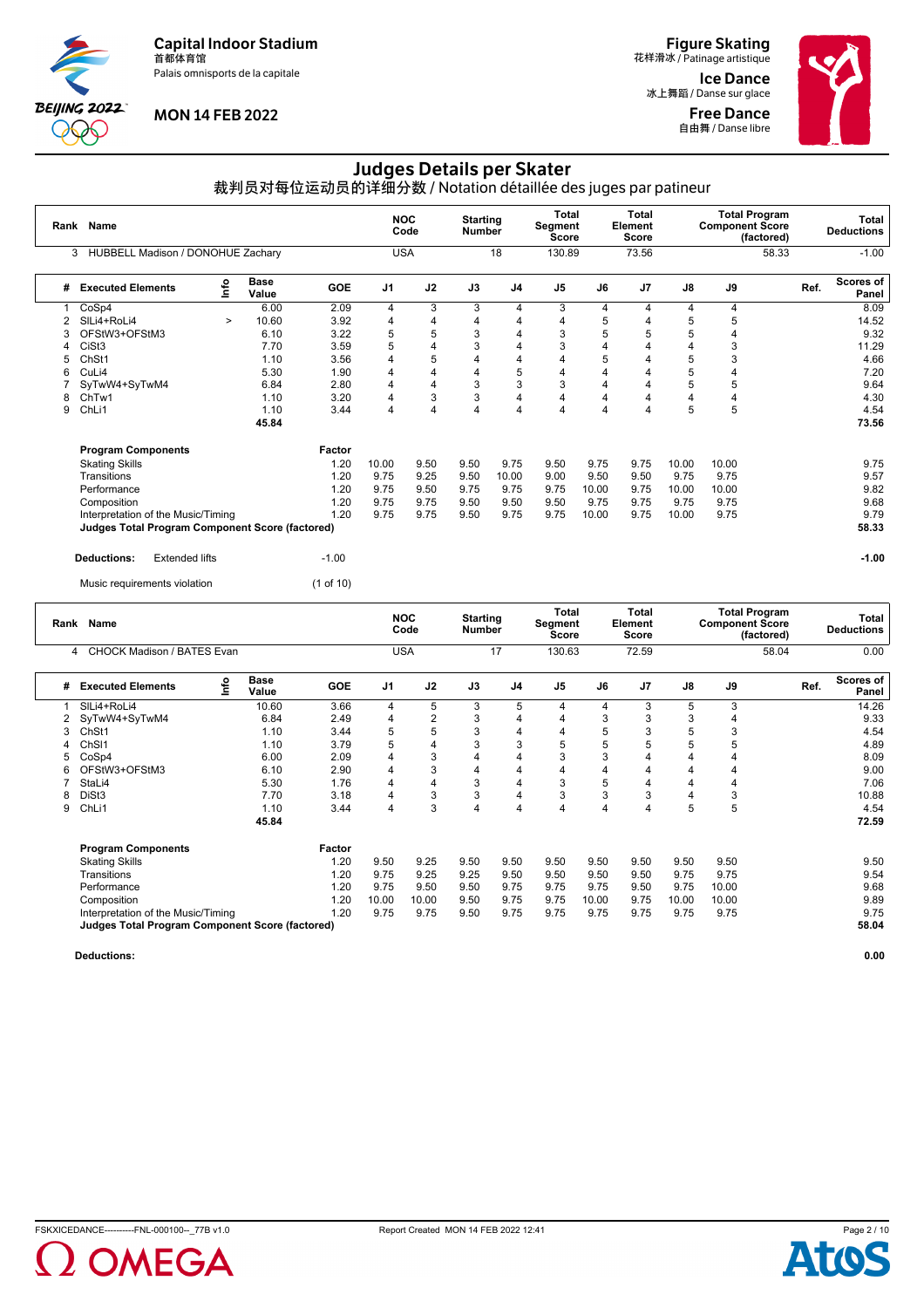Palais omnisports de la capitale



### **MON 14 FEB 2022**

**Figure Skating**<br>花样滑冰 / Patinage artistique

Ice Dance 冰上舞蹈 / Danse sur glace Free Dance **自由舞 / Danse libre** 



# Judges Details per Skater

裁判员对每位运动员的详细分数 / Notation détaillée des juges par patineur

| Rank | Name<br>GUIGNARD Charlene / FABBRI Marco<br>5   |          |                      |            | <b>NOC</b>     | Code | <b>Starting</b><br>Number |                | <b>Total</b><br>Segment<br>Score |                | Total<br>Element<br>Score |               | <b>Component Score</b> | <b>Total Program</b><br>(factored) |      | Total<br><b>Deductions</b> |
|------|-------------------------------------------------|----------|----------------------|------------|----------------|------|---------------------------|----------------|----------------------------------|----------------|---------------------------|---------------|------------------------|------------------------------------|------|----------------------------|
|      |                                                 |          |                      |            | <b>ITA</b>     |      |                           | 14             | 124.37                           |                | 69.22                     |               |                        | 55.15                              |      | 0.00                       |
| #    | <b>Executed Elements</b>                        | <b>u</b> | <b>Base</b><br>Value | <b>GOE</b> | J <sub>1</sub> | J2   | J3                        | J <sub>4</sub> | J <sub>5</sub>                   | J6             | J7                        | $\mathsf{J}8$ | J9                     |                                    | Ref. | Scores of<br>Panel         |
|      | CoSp4                                           |          | 6.00                 | 2.09       | 4              | 4    | 4                         | 3              | 3                                | 4              | 4                         | 5             | 3                      |                                    |      | 8.09                       |
| 2    | SyTwW4+SyTwM4                                   |          | 6.84                 | 2.39       | 3              | 3    | 3                         | 3              | 3                                | $\overline{2}$ | 4                         | 4             | 4                      |                                    |      | 9.23                       |
| 3    | CiSt <sub>3</sub>                               |          | 7.70                 | 2.90       | 4              | 3    | 3                         | 3              | 3                                | 3              | 3                         | 3             | 3                      |                                    |      | 10.60                      |
|      | StaLi4+RoLi4                                    |          | 10.60                | 3.79       | 5              | 4    | $\overline{4}$            | 4              | 4                                | 4              | 3                         |               | 5                      |                                    |      | 14.39                      |
| 5    | ChSt1                                           |          | 1.10                 | 2.96       | 4              | 3    | 3                         | 4              | 3                                | 4              | 3                         |               |                        |                                    |      | 4.06                       |
|      | OFStW3+OFStM3                                   |          | 6.10                 | 2.18       | 3              | 3    | $\overline{2}$            | 3              | 3                                | 3              | 3                         | 3             | 3                      |                                    |      | 8.28                       |
|      | Ch <sub>SI1</sub>                               |          | 1.10                 | 2.96       | 4              | 5    | 3                         | 4              | 4                                | 3              | 3                         | 4             | 3                      |                                    |      | 4.06                       |
| 8    | CuLi4                                           |          | 5.30                 | 1.50       | 3              | 4    | 3                         | $\overline{4}$ | 3                                | 3              | 3                         | 3             | 5                      |                                    |      | 6.80                       |
| 9    | ChSp1                                           |          | 1.10                 | 2.61       | 4              | 4    | 3                         | 3              | $\overline{2}$                   | $\overline{2}$ | 3                         | 3             | 4                      |                                    |      | 3.71                       |
|      |                                                 |          | 45.84                |            |                |      |                           |                |                                  |                |                           |               |                        |                                    |      | 69.22                      |
|      | <b>Program Components</b>                       |          |                      | Factor     |                |      |                           |                |                                  |                |                           |               |                        |                                    |      |                            |
|      | <b>Skating Skills</b>                           |          |                      | 1.20       | 9.25           | 9.00 | 9.25                      | 9.00           | 9.00                             | 9.00           | 9.25                      | 9.25          | 9.50                   |                                    |      | 9.14                       |
|      | Transitions                                     |          |                      | 1.20       | 9.25           | 9.00 | 9.00                      | 9.25           | 9.00                             | 8.75           | 9.00                      | 9.00          | 9.25                   |                                    |      | 9.07                       |
|      | Performance                                     |          |                      | 1.20       | 9.25           | 9.00 | 9.25                      | 9.25           | 9.25                             | 9.25           | 9.50                      | 9.25          | 9.50                   |                                    |      | 9.29                       |
|      | Composition                                     |          |                      | 1.20       | 9.50           | 9.25 | 9.00                      | 9.00           | 9.25                             | 9.00           | 9.25                      | 9.25          | 9.50                   |                                    |      | 9.21                       |
|      | Interpretation of the Music/Timing              |          |                      | 1.20       | 9.25           | 9.25 | 9.25                      | 9.25           | 9.25                             | 9.00           | 9.50                      | 9.25          | 9.25                   |                                    |      | 9.25                       |
|      | Judges Total Program Component Score (factored) |          |                      |            |                |      |                           |                |                                  |                |                           |               |                        |                                    |      | 55.15                      |
|      |                                                 |          |                      |            |                |      |                           |                |                                  |                |                           |               |                        |                                    |      |                            |

#### **Deductions: 0.00**

Violation of choreo restrictions (1 of 10)

|   | Rank Name                                              |      |                      |            | <b>NOC</b>     | Code           | <b>Starting</b><br>Number |                | Total<br>Segment<br><b>Score</b> |      | Total<br>Element<br><b>Score</b> |      | <b>Total Program</b><br><b>Component Score</b> | (factored) |      | Total<br><b>Deductions</b> |
|---|--------------------------------------------------------|------|----------------------|------------|----------------|----------------|---------------------------|----------------|----------------------------------|------|----------------------------------|------|------------------------------------------------|------------|------|----------------------------|
|   | SMART Olivia / DIAZ Adrian<br>6                        |      |                      |            | <b>ESP</b>     |                |                           | 12             | 121.41                           |      | 67.71                            |      |                                                | 53.70      |      | 0.00                       |
| # | <b>Executed Elements</b>                               | info | <b>Base</b><br>Value | <b>GOE</b> | J <sub>1</sub> | J2             | J3                        | J4             | J <sub>5</sub>                   | J6   | J <sub>7</sub>                   | J8   | J9                                             |            | Ref. | Scores of<br>Panel         |
|   | StaLi4+RoLi4                                           |      | 10.60                | 3.92       | 4              | 4              | 4                         | 5              | 4                                | 4    | 4                                | 5    | 5                                              |            |      | 14.52                      |
|   | SyTwW4+SyTwM4                                          |      | 6.84                 | 2.28       | 4              | 3              | 3                         | 3              | 3                                | 3    | 3                                | 3    | 4                                              |            |      | 9.12                       |
| 3 | CiSt <sub>2</sub>                                      |      | 6.95                 | 2.90       | 3              | $\overline{2}$ | 3                         | 3              | 3                                | 3    | 3                                | 3    | 3                                              |            |      | 9.85                       |
|   | Ch <sub>SI1</sub>                                      |      | 1.10                 | 2.61       | 3              | 3              | 3                         | 3              | 3                                | 3    |                                  | 3    | 4                                              |            |      | 3.71                       |
|   | OFStW3+OFStM2                                          |      | 5.72                 | 2.08       | 3              | 2              | 3                         | 3              | 2                                | 3    | 3                                | 3    | 3                                              |            |      | 7.80                       |
| 6 | CoSp4                                                  |      | 6.00                 | 1.37       | $\overline{2}$ |                | 3                         | $\overline{2}$ | $\overline{2}$                   | 3    | 3                                | 3    | $\overline{2}$                                 |            |      | 7.37                       |
|   | CuLi4                                                  |      | 5.30                 | 1.44       | 3              | 3              | 3                         | 3              | 3                                | 3    | 3                                | 4    | 4                                              |            |      | 6.74                       |
|   | ChL <sub>i1</sub>                                      |      | 1.10                 | 3.20       | 4              | 4              | 4                         | 4              | 4                                |      | 3                                | 4    | 3                                              |            |      | 4.30                       |
| 9 | ChSt1                                                  |      | 1.10                 | 3.20       | 5              | 4              | 3                         | 4              | 4                                | 3    | 3                                | 4    | 5                                              |            |      | 4.30                       |
|   |                                                        |      | 44.71                |            |                |                |                           |                |                                  |      |                                  |      |                                                |            |      | 67.71                      |
|   | <b>Program Components</b>                              |      |                      | Factor     |                |                |                           |                |                                  |      |                                  |      |                                                |            |      |                            |
|   | <b>Skating Skills</b>                                  |      |                      | 1.20       | 8.75           | 8.50           | 8.75                      | 8.75           | 8.75                             | 8.75 | 8.75                             | 8.75 | 8.75                                           |            |      | 8.75                       |
|   | Transitions                                            |      |                      | 1.20       | 8.75           | 8.75           | 8.75                      | 8.75           | 8.50                             | 8.50 | 8.75                             | 8.50 | 8.75                                           |            |      | 8.68                       |
|   | Performance                                            |      |                      | 1.20       | 9.00           | 9.00           | 9.25                      | 9.25           | 9.00                             | 9.25 | 9.00                             | 9.25 | 9.25                                           |            |      | 9.14                       |
|   | Composition                                            |      |                      | 1.20       | 9.25           | 9.25           | 9.00                      | 9.25           | 9.25                             | 9.00 | 8.75                             | 9.00 | 9.00                                           |            |      | 9.11                       |
|   | Interpretation of the Music/Timing                     |      |                      | 1.20       | 9.00           | 9.00           | 9.25                      | 9.25           | 9.00                             | 9.00 | 8.75                             | 9.25 | 9.00                                           |            |      | 9.07                       |
|   | <b>Judges Total Program Component Score (factored)</b> |      |                      |            |                |                |                           |                |                                  |      |                                  |      |                                                |            |      | 53.70                      |



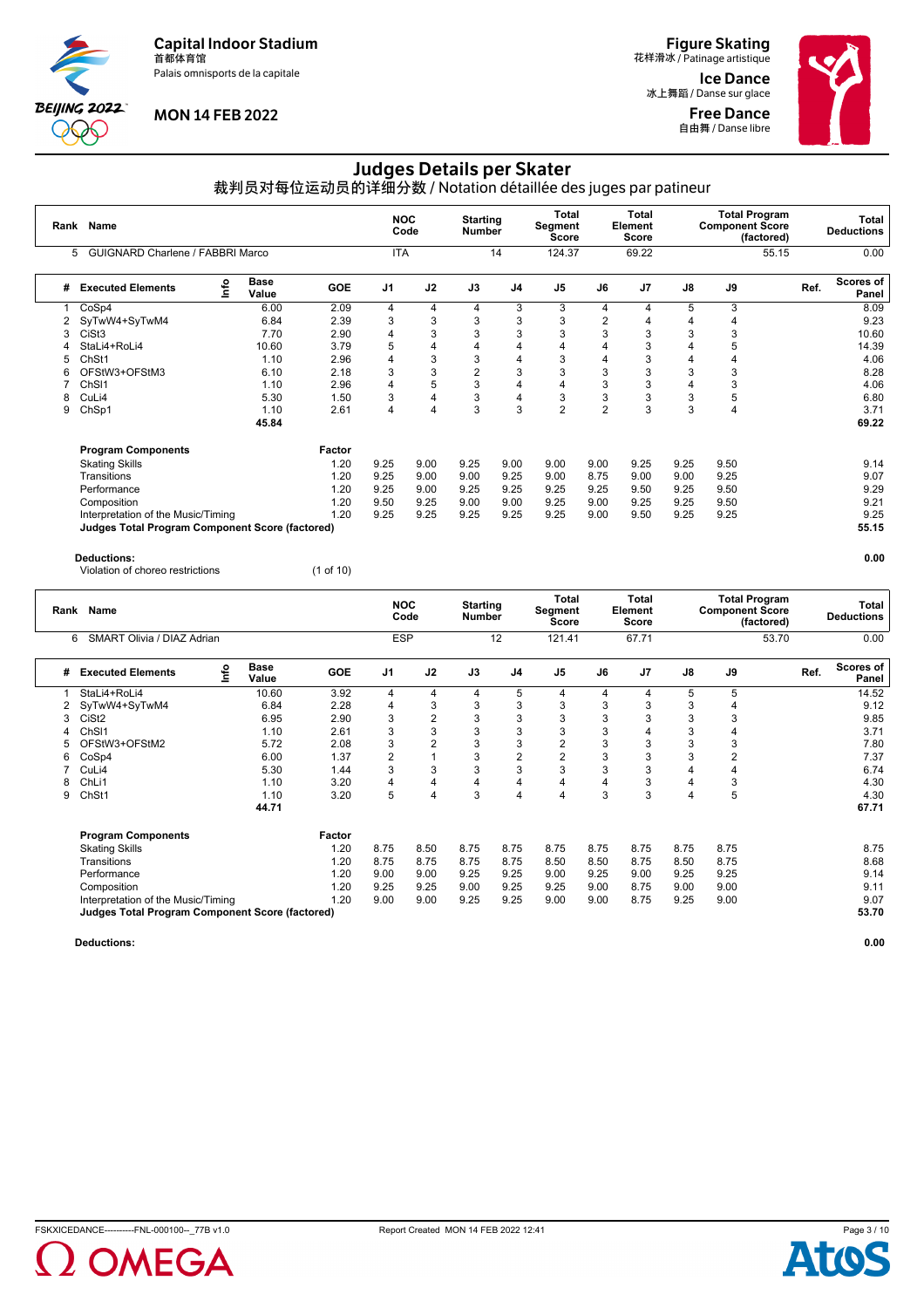Palais omnisports de la capitale



# **MON 14 FEB 2022**

**Figure Skating**<br>花样滑冰 / Patinage artistique

Ice Dance 冰上舞蹈 / Danse sur glace Free Dance **自由舞 / Danse libre** 



# Judges Details per Skater

裁判员对每位运动员的详细分数 / Notation détaillée des juges par patineur

|   | Rank Name<br>GILLES Piper / POIRIER Paul<br>7   |      |                      |            | <b>NOC</b>     | Code           | <b>Starting</b><br><b>Number</b> |                | Total<br>Segment<br>Score |                | Total<br>Element<br>Score |      | <b>Component Score</b> | <b>Total Program</b><br>(factored) |      | Total<br><b>Deductions</b> |
|---|-------------------------------------------------|------|----------------------|------------|----------------|----------------|----------------------------------|----------------|---------------------------|----------------|---------------------------|------|------------------------|------------------------------------|------|----------------------------|
|   |                                                 |      |                      |            | CAN            |                |                                  | 15             | 121.26                    |                | 66.19                     |      |                        | 55.07                              |      | 0.00                       |
| # | <b>Executed Elements</b>                        | Info | <b>Base</b><br>Value | <b>GOE</b> | J <sub>1</sub> | J2             | J3                               | J <sub>4</sub> | J <sub>5</sub>            | J6             | J <sub>7</sub>            | J8   | J9                     |                                    | Ref. | Scores of<br>Panel         |
|   | CoSp4                                           |      | 6.00                 | 1.93       | 3              | 3              | 3                                | 4              | 4                         | 3              | 4                         | 3    | 4                      |                                    |      | 7.93                       |
|   | DiSt <sub>3</sub>                               |      | 7.70                 | 2.90       | 3              | 3              | 3                                | 3              | 3                         |                | 3                         | 3    | 3                      |                                    |      | 10.60                      |
| 3 | OFStW3+OFStM3                                   |      | 6.10                 | 2.28       | 3              | 3              | 3                                | 3              | 3                         | 4              |                           | 3    | 3                      |                                    |      | 8.38                       |
| 4 | SyTwW4+SyTwM4                                   |      | 6.84                 | 2.69       | 4              | 3              | 3                                | 3              | 4                         | 4              |                           |      | 4                      |                                    |      | 9.53                       |
| 5 | CuLi4+CuLi4                                     |      | 10.60                | 0.39       | $\mathbf 0$    | 0              |                                  | 0              | $\overline{2}$            |                |                           |      | -1                     |                                    |      | 10.99                      |
| 6 | ChSp1                                           |      | 1.10                 | 2.73       | 3              | 4              | 3                                | 3              | 3                         | $\overline{2}$ | 3                         | 4    | 4                      |                                    |      | 3.83                       |
|   | RoLi4                                           |      | 5.30                 | 1.50       | 3              | 3              | 3                                | 3              | 4                         | 3              | 3                         | 4    | 5                      |                                    |      | 6.80                       |
| 8 | Ch <sub>SI1</sub>                               |      | 1.10                 | 2.85       | 3              | 3              | 3                                | 4              | 4                         | 4              | 3                         | 3    | 4                      |                                    |      | 3.95                       |
| 9 | ChLi1                                           |      | 1.10                 | 3.08       | 3              | $\overline{4}$ | 4                                | 3              | 5                         | 4              | 3                         | 3    | 5                      |                                    |      | 4.18                       |
|   |                                                 |      | 45.84                |            |                |                |                                  |                |                           |                |                           |      |                        |                                    |      | 66.19                      |
|   | <b>Program Components</b>                       |      |                      | Factor     |                |                |                                  |                |                           |                |                           |      |                        |                                    |      |                            |
|   | <b>Skating Skills</b>                           |      |                      | 1.20       | 9.25           | 9.00           | 9.00                             | 9.25           | 9.25                      | 9.25           | 9.00                      | 9.00 | 9.50                   |                                    |      | 9.14                       |
|   | Transitions                                     |      |                      | 1.20       | 9.00           | 9.00           | 9.00                             | 9.00           | 9.25                      | 9.00           | 8.75                      | 9.00 | 9.50                   |                                    |      | 9.04                       |
|   | Performance                                     |      |                      | 1.20       | 8.75           | 9.25           | 9.25                             | 9.00           | 9.25                      | 9.25           | 9.25                      | 9.25 | 9.50                   |                                    |      | 9.21                       |
|   | Composition                                     |      |                      | 1.20       | 9.25           | 9.00           | 9.00                             | 9.25           | 9.50                      | 9.50           | 9.25                      | 9.00 | 9.25                   |                                    |      | 9.21                       |
|   | Interpretation of the Music/Timing              |      |                      | 1.20       | 9.25           | 9.25           | 9.25                             | 9.25           | 9.50                      | 9.25           | 9.25                      | 9.25 | 9.50                   |                                    |      | 9.29                       |
|   | Judges Total Program Component Score (factored) |      |                      |            |                |                |                                  |                |                           |                |                           |      |                        |                                    |      | 55.07                      |

**Deductions: 0.00**

|    | Rank Name<br>STEPANOVA Alexandra / BUKIN Ivan<br>8     |      |                      |            | <b>NOC</b>     | Code           | <b>Starting</b><br><b>Number</b> |                | <b>Total</b><br>Segment<br><b>Score</b> |                | <b>Total</b><br>Element<br>Score |      | <b>Component Score</b> | <b>Total Program</b><br>(factored) |      | Total<br><b>Deductions</b> |
|----|--------------------------------------------------------|------|----------------------|------------|----------------|----------------|----------------------------------|----------------|-----------------------------------------|----------------|----------------------------------|------|------------------------|------------------------------------|------|----------------------------|
|    |                                                        |      |                      |            | <b>ROC</b>     |                |                                  | 16             | 120.98                                  |                | 65.34                            |      |                        | 55.64                              |      | 0.00                       |
| #  | <b>Executed Elements</b>                               | lnfo | <b>Base</b><br>Value | <b>GOE</b> | J <sub>1</sub> | J2             | J3                               | J <sub>4</sub> | J <sub>5</sub>                          | J6             | J7                               | J8   | J9                     |                                    | Ref. | <b>Scores of</b><br>Panel  |
|    | CoSp4                                                  |      | 6.00                 | 1.85       | 3              | 4              | 3                                | 3              | $\overline{2}$                          | 4              | 3                                | 3    | 4                      |                                    |      | 7.85                       |
|    | SyTwW4+SyTwM4                                          |      | 6.84                 | 2.49       | 3              | 3              | 4                                | 4              | 3                                       | 3              |                                  | 3    | 5                      |                                    |      | 9.33                       |
|    | DiSt3                                                  |      | 7.70                 | 2.90       | 4              | 3              | 3                                | 3              | 3                                       | 3              |                                  | 3    | 3                      |                                    |      | 10.60                      |
|    | RoLi4                                                  |      | 5.30                 | 1.63       | 3              | 3              | $\overline{4}$                   | 4              | 4                                       | 4              |                                  |      | 3                      |                                    |      | 6.93                       |
|    | CuLi4                                                  |      | 5.30                 | 1.76       | 4              | 4              | 4                                | 4              | 3                                       | 4              | 3                                | 4    | 4                      |                                    |      | 7.06                       |
|    | OFStW3+OFStM3                                          |      | 6.10                 | 2.18       | 3              | 3              | 3                                | 3              | $\overline{2}$                          | 3              |                                  | 3    | 3                      |                                    |      | 8.28                       |
|    | ChTw1                                                  |      | 1.10                 | 3.20       | 4              |                | 4                                | 4              | 3                                       | 4              |                                  |      | 4                      |                                    |      | 4.30                       |
|    | SIL <sub>i4</sub>                                      |      | 5.30                 | 1.63       | 4              | $\overline{2}$ | $\overline{4}$                   | $\overline{4}$ | 3                                       | $\overline{4}$ | 3                                | 3    | 5                      |                                    |      | 6.93                       |
| 9  | Ch <sub>SI1</sub>                                      |      | 1.10                 | $-0.16$    | $\mathbf 0$    | $-1$           | $\overline{2}$                   | $-1$           | $-1$                                    | $\Omega$       | $-1$                             | $-1$ | $-1$                   |                                    |      | 0.94                       |
| 10 | ChSt1                                                  |      | 1.10                 | 2.02       | $\overline{2}$ | 3              | 3                                | $\overline{2}$ | 3                                       | $\overline{2}$ | $\overline{2}$                   |      | 3                      |                                    |      | 3.12                       |
|    |                                                        |      | 45.84                |            |                |                |                                  |                |                                         |                |                                  |      |                        |                                    |      | 65.34                      |
|    | <b>Program Components</b>                              |      |                      | Factor     |                |                |                                  |                |                                         |                |                                  |      |                        |                                    |      |                            |
|    | <b>Skating Skills</b>                                  |      |                      | 1.20       | 9.50           | 9.25           | 9.25                             | 9.25           | 9.00                                    | 9.25           | 9.25                             | 9.00 | 9.75                   |                                    |      | 9.25                       |
|    | Transitions                                            |      |                      | 1.20       | 9.25           | 9.00           | 9.50                             | 9.25           | 9.00                                    | 9.00           | 9.25                             | 8.75 | 9.50                   |                                    |      | 9.18                       |
|    | Performance                                            |      |                      | 1.20       | 9.00           | 9.00           | 9.50                             | 9.00           | 9.25                                    | 9.25           | 9.25                             | 9.00 | 9.50                   |                                    |      | 9.18                       |
|    | Composition                                            |      |                      | 1.20       | 9.50           | 9.00           | 9.50                             | 9.50           | 9.50                                    | 9.50           | 9.50                             | 9.25 | 9.75                   |                                    |      | 9.46                       |
|    | Interpretation of the Music/Timing                     |      |                      | 1.20       | 9.25           | 9.25           | 9.50                             | 9.25           | 9.25                                    | 9.25           | 9.25                             | 9.25 | 9.75                   |                                    |      | 9.29                       |
|    | <b>Judges Total Program Component Score (factored)</b> |      |                      |            |                |                |                                  |                |                                         |                |                                  |      |                        |                                    |      | 55.64                      |



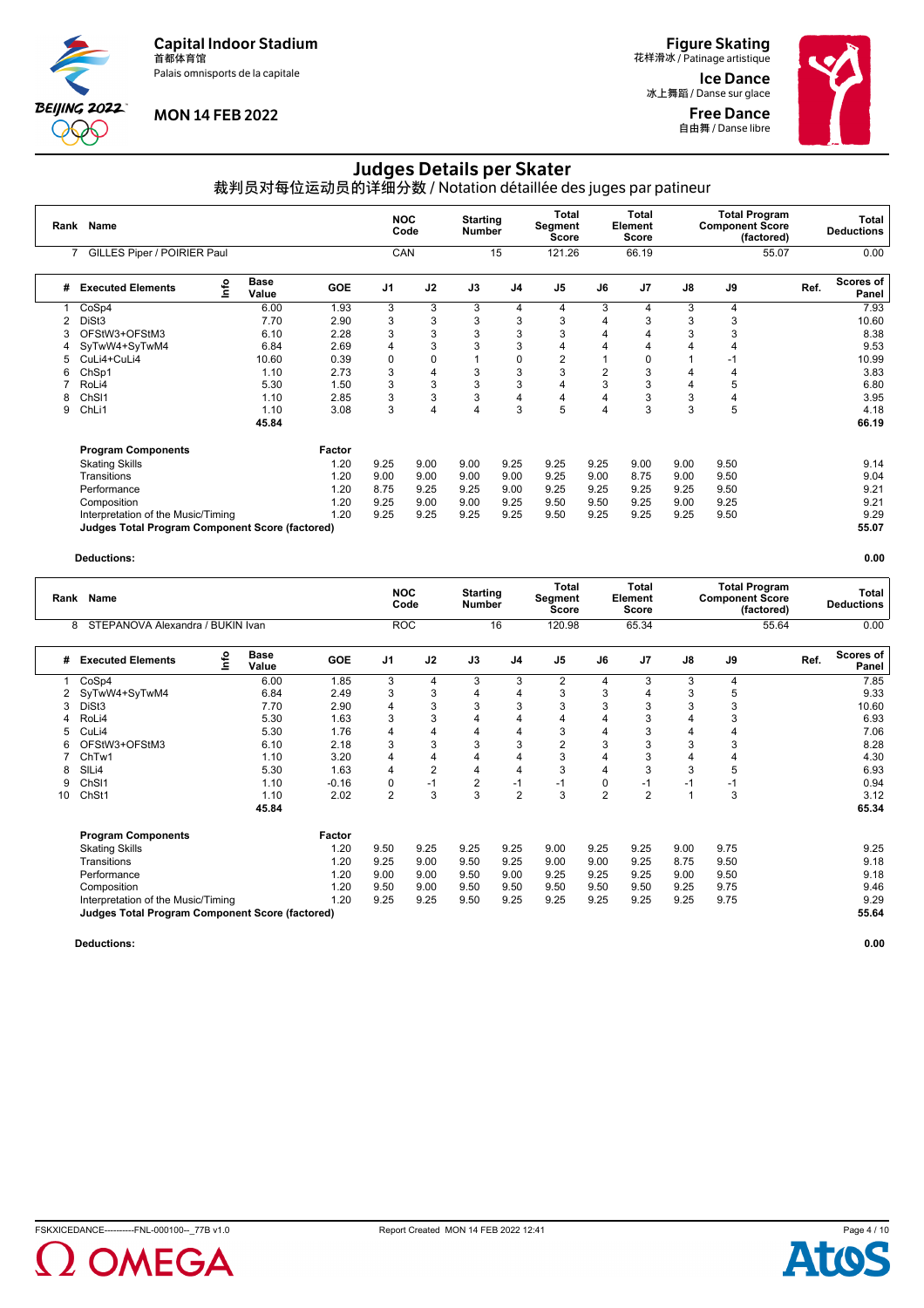Palais omnisports de la capitale



# **MON 14 FEB 2022**

**Figure Skating**<br>花样滑冰 / Patinage artistique

Ice Dance 冰上舞蹈 / Danse sur glace Free Dance **自由舞 / Danse libre** 



# Judges Details per Skater

裁判员对每位运动员的详细分数 / Notation détaillée des juges par patineur

| Rank | Name                                                   |      |                      |            | <b>NOC</b>     | Code           | <b>Starting</b><br><b>Number</b> |                | Total<br>Segment<br><b>Score</b> |      | Total<br>Element<br>Score |                | <b>Total Program</b><br><b>Component Score</b><br>(factored) |       | <b>Total</b><br><b>Deductions</b> |
|------|--------------------------------------------------------|------|----------------------|------------|----------------|----------------|----------------------------------|----------------|----------------------------------|------|---------------------------|----------------|--------------------------------------------------------------|-------|-----------------------------------|
|      | FEAR Lilah / GIBSON Lewis<br>9                         |      |                      |            | <b>GBR</b>     |                |                                  | 11             | 115.19                           |      | 63.21                     |                |                                                              | 51.98 | 0.00                              |
| #    | <b>Executed Elements</b>                               | lnfo | <b>Base</b><br>Value | <b>GOE</b> | J <sub>1</sub> | J2             | J3                               | J <sub>4</sub> | J <sub>5</sub>                   | J6   | J <sub>7</sub>            | J8             | J9                                                           | Ref.  | Scores of<br>Panel                |
|      | CuLi4                                                  |      | 5.30                 | 1.44       | 2              | 3              | 3                                | 3              | 3                                | 4    | 3                         | 3              | 4                                                            |       | 6.74                              |
| 2    | CiSt <sub>2</sub>                                      |      | 6.95                 | 1.94       | $\overline{2}$ | $\overline{2}$ | $\overline{2}$                   | 2              | 2                                | 2    | $\overline{2}$            | 3              |                                                              |       | 8.89                              |
| 3    | OFStW3+OFStM2                                          |      | 5.72                 | 1.46       | $\overline{2}$ | $\overline{2}$ | $\overline{2}$                   | $\overline{2}$ | $\overline{2}$                   | 3    | 2                         | $\overline{2}$ | 2                                                            |       | 7.18                              |
| 4    | CoSp4                                                  |      | 6.00                 | 1.45       | $\overline{2}$ | $\overline{2}$ | 3                                | $\overline{2}$ | 3                                | 3    | $\overline{2}$            | 3              | 3                                                            |       | 7.45                              |
| 5    | SyTwW4+SyTwM4                                          |      | 6.84                 | 1.25       |                | 0              | $\overline{2}$                   | 2              |                                  | 2    |                           | $\overline{2}$ | 3                                                            |       | 8.09                              |
| 6    | StaLi4+RoLi4                                           |      | 10.60                | 3.13       | 4              | 4              | 3                                | 3              | 3                                | 4    | 3                         | 3              | 4                                                            |       | 13.73                             |
|      | ChSt1                                                  |      | 1.10                 | 2.73       | 4              | 4              | 3                                | 3              | 3                                | 3    | 3                         | 4              | 3                                                            |       | 3.83                              |
| 8    | Ch <sub>SI1</sub>                                      |      | 1.10                 | 2.85       | 3              | 5              | 4                                | 3              | 3                                | 4    | 3                         | 3              | 4                                                            |       | 3.95                              |
| 9    | ChLi1                                                  |      | 1.10                 | 2.25       | $\overline{2}$ | 3              | 3                                | $\overline{2}$ | $\overline{2}$                   | 4    | $\overline{2}$            | 3              | 4                                                            |       | 3.35                              |
|      |                                                        |      | 44.71                |            |                |                |                                  |                |                                  |      |                           |                |                                                              |       | 63.21                             |
|      | <b>Program Components</b>                              |      |                      | Factor     |                |                |                                  |                |                                  |      |                           |                |                                                              |       |                                   |
|      | <b>Skating Skills</b>                                  |      |                      | 1.20       | 8.50           | 8.50           | 8.50                             | 8.50           | 8.50                             | 8.50 | 8.50                      | 8.50           | 8.75                                                         |       | 8.50                              |
|      | Transitions                                            |      |                      | 1.20       | 8.50           | 8.50           | 8.25                             | 8.25           | 8.25                             | 8.50 | 8.50                      | 8.50           | 8.25                                                         |       | 8.39                              |
|      | Performance                                            |      |                      | 1.20       | 8.75           | 9.00           | 8.75                             | 9.00           | 8.50                             | 8.75 | 8.50                      | 9.00           | 9.00                                                         |       | 8.82                              |
|      | Composition                                            |      |                      | 1.20       | 8.50           | 9.25           | 8.50                             | 8.75           | 8.75                             | 9.25 | 8.75                      | 9.00           | 8.50                                                         |       | 8.79                              |
|      | Interpretation of the Music/Timing                     |      |                      | 1.20       | 8.75           | 9.00           | 8.75                             | 8.75           | 8.75                             | 9.00 | 8.75                      | 9.00           | 8.75                                                         |       | 8.82                              |
|      | <b>Judges Total Program Component Score (factored)</b> |      |                      |            |                |                |                                  |                |                                  |      |                           |                |                                                              |       | 51.98                             |

**Deductions: 0.00**

| Rank | <b>Name</b>                                            |    |                      |            | <b>NOC</b>     | Code           | <b>Starting</b><br><b>Number</b> |                | <b>Total</b><br>Segment<br><b>Score</b> |                | Total<br>Element<br><b>Score</b> |                | <b>Component Score</b> | <b>Total Program</b><br>(factored) |      | Total<br><b>Deductions</b> |
|------|--------------------------------------------------------|----|----------------------|------------|----------------|----------------|----------------------------------|----------------|-----------------------------------------|----------------|----------------------------------|----------------|------------------------|------------------------------------|------|----------------------------|
| 10   | HAWAYEK Kaitlin / BAKER Jean-Luc                       |    |                      |            | <b>USA</b>     |                |                                  | 10             | 115.16                                  |                | 62.99                            |                |                        | 52.17                              |      | 0.00                       |
| #    | <b>Executed Elements</b>                               | ۴o | <b>Base</b><br>Value | <b>GOE</b> | J <sub>1</sub> | J2             | J3                               | J <sub>4</sub> | J <sub>5</sub>                          | J6             | J7                               | J8             | J9                     |                                    | Ref. | Scores of<br>Panel         |
|      | OFStW3+OFStM3                                          |    | 6.10                 | 2.18       | 3              | 3              | 3                                | 3              | 2                                       | 3              | 3                                | 4              | 3                      |                                    |      | 8.28                       |
| 2    | SyTwW4+SyTwM4                                          |    | 6.84                 | 2.08       | 3              | $\overline{2}$ | 3                                | 2              | 2                                       | 3              |                                  | 3              | 4                      |                                    |      | 8.92                       |
| 3    | CoSp4                                                  |    | 6.00                 | 1.37       | $\overline{2}$ | 2              | $\overline{2}$                   | $\overline{2}$ | 3                                       | $\overline{2}$ |                                  | 3              | 3                      |                                    |      | 7.37                       |
|      | CuLi4+CuLi4                                            |    | 10.60                | 2.74       | $\overline{2}$ | 3              | 3                                | 3              | 3                                       | 3              |                                  | 3              | 3                      |                                    |      | 13.34                      |
|      | DiSt <sub>2</sub>                                      |    | 6.95                 | 1.94       | $\overline{2}$ |                | $\overline{2}$                   | 2              | 3                                       |                |                                  | 3              | 2                      |                                    |      | 8.89                       |
|      | Ch <sub>SI1</sub>                                      |    | 1.10                 | 2.13       | 3              | $\overline{2}$ | 3                                | $\overline{2}$ | 3                                       | 3              | 2                                | 4              | 2                      |                                    |      | 3.23                       |
|      | StaLi3                                                 |    | 4.55                 | 1.11       | $\overline{2}$ | $\overline{2}$ | 3                                | 3              | 2                                       | 3              | $\overline{2}$                   | $\overline{2}$ | 3                      |                                    |      | 5.66                       |
| 8    | ChSt1                                                  |    | 1.10                 | 2.61       | 3              | $\overline{4}$ | 3                                | 3              | 3                                       | 4              | $\overline{2}$                   | 3              | 3                      |                                    |      | 3.71                       |
| 9    | ChL <sub>i1</sub>                                      |    | 1.10                 | 2.49       | $\overline{2}$ | 3              | 3                                | 3              | 3                                       | 3              | $\overline{2}$                   | 4              | 4                      |                                    |      | 3.59                       |
|      |                                                        |    | 44.34                |            |                |                |                                  |                |                                         |                |                                  |                |                        |                                    |      | 62.99                      |
|      | <b>Program Components</b>                              |    |                      | Factor     |                |                |                                  |                |                                         |                |                                  |                |                        |                                    |      |                            |
|      | <b>Skating Skills</b>                                  |    |                      | 1.20       | 8.75           | 8.50           | 8.25                             | 8.50           | 8.50                                    | 8.75           | 9.00                             | 8.75           | 8.50                   |                                    |      | 8.61                       |
|      | Transitions                                            |    |                      | 1.20       | 8.75           | 8.25           | 8.25                             | 8.50           | 8.50                                    | 8.75           | 8.75                             | 8.50           | 8.50                   |                                    |      | 8.54                       |
|      | Performance                                            |    |                      | 1.20       | 8.50           | 8.50           | 8.75                             | 8.75           | 8.75                                    | 9.00           | 8.75                             | 9.25           | 8.75                   |                                    |      | 8.75                       |
|      | Composition                                            |    |                      | 1.20       | 8.75           | 8.50           | 8.50                             | 8.25           | 8.75                                    | 9.25           | 8.75                             | 9.00           | 8.50                   |                                    |      | 8.68                       |
|      | Interpretation of the Music/Timing                     |    |                      | 1.20       | 9.00           | 8.75           | 8.75                             | 9.00           | 8.75                                    | 9.00           | 8.75                             | 9.00           | 9.00                   |                                    |      | 8.89                       |
|      | <b>Judges Total Program Component Score (factored)</b> |    |                      |            |                |                |                                  |                |                                         |                |                                  |                |                        |                                    |      | 52.17                      |

**Deductions: 0.00**

OMEGA



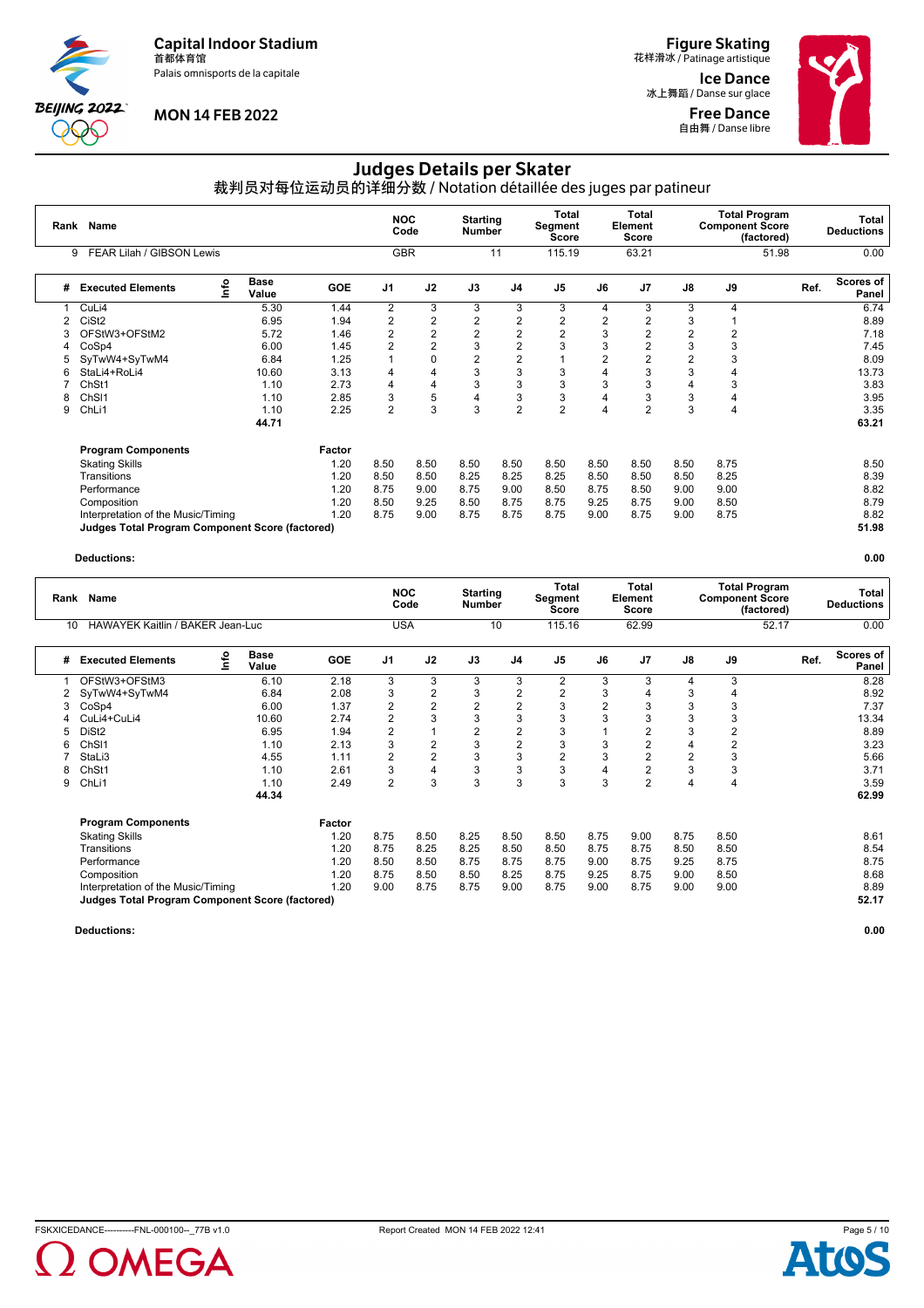Palais omnisports de la capitale



# **MON 14 FEB 2022**

**Figure Skating**<br>花样滑冰 / Patinage artistique

Ice Dance 冰上舞蹈 / Danse sur glace Free Dance **自由舞 / Danse libre** 



# Judges Details per Skater

裁判员对每位运动员的详细分数 / Notation détaillée des juges par patineur

|    | Rank Name                                              |    | <b>NOC</b>           | Code       | <b>Starting</b><br><b>Number</b> |                | Total<br><b>Segment</b><br><b>Score</b> |                | Total<br>Element<br><b>Score</b> |                | <b>Component Score</b> | <b>Total Program</b><br>(factored) |      | Total<br><b>Deductions</b> |      |                    |
|----|--------------------------------------------------------|----|----------------------|------------|----------------------------------|----------------|-----------------------------------------|----------------|----------------------------------|----------------|------------------------|------------------------------------|------|----------------------------|------|--------------------|
| 11 | FOURNIER BEAUDRY Laurence / SOERENSEN Nikolaj          |    |                      |            | CAN                              |                |                                         | 13             | 113.81                           |                | 61.05                  |                                    |      | 52.76                      |      | 0.00               |
| #  | <b>Executed Elements</b>                               | ۴o | <b>Base</b><br>Value | <b>GOE</b> | J <sub>1</sub>                   | J2             | J3                                      | J4             | J <sub>5</sub>                   | J6             | J7                     | J8                                 | J9   |                            | Ref. | Scores of<br>Panel |
|    | SILi4+RoLi4                                            |    | 10.60                | 3.27       | 3                                | 4              | 3                                       | 3              | 4                                | 4              | 3                      | 4                                  | 4    |                            |      | 13.87              |
|    | OFStW2+OFStM2                                          |    | 5.34                 | 1.87       | 3                                | 2              | 3                                       | 3              | 2                                | 2              | 3                      | 3                                  | 2    |                            |      | 7.21               |
| 3  | SyTwW4+SyTwM2                                          |    | 6.09                 | 0.41       | $\mathbf 0$                      | 0              |                                         | 0              |                                  | 0              |                        |                                    | 2    |                            |      | 6.50               |
| 4  | ChSt1                                                  |    | 1.10                 | 2.25       | 3                                | 3              | $\overline{c}$                          | 2              | 3                                | $\overline{2}$ | 3                      | 3                                  | 3    |                            |      | 3.35               |
| 5  | StaLi4                                                 |    | 5.30                 | 1.50       | 4                                | 4              | 3                                       | $\overline{2}$ | 3                                | 3              | 3                      | 4                                  | 3    |                            |      | 6.80               |
| 6  | CoSp3                                                  |    | 5.25                 | 1.61       | 3                                | $\overline{2}$ | 3                                       | 3              | 3                                | $\overline{2}$ | 3                      | 3                                  | 3    |                            |      | 6.86               |
|    | ChSp1                                                  |    | 1.10                 | 2.37       | $\overline{2}$                   | 3              | 3                                       | 3              | 3                                | 3              | $\overline{2}$         | 3                                  |      |                            |      | 3.47               |
| 8  | DiSt <sub>2</sub>                                      |    | 6.95                 | 2.21       | $\overline{2}$                   | $\overline{2}$ | $\overline{2}$                          | $\overline{2}$ | 3                                | 3              | $\overline{2}$         | 3                                  | 2    |                            |      | 9.16               |
| 9  | ChL <sub>i1</sub>                                      |    | 1.10                 | 2.73       | 4                                | $\overline{2}$ | 3                                       | $\overline{2}$ | 4                                | 3              | 3                      | 4                                  | 4    |                            |      | 3.83               |
|    |                                                        |    | 42.83                |            |                                  |                |                                         |                |                                  |                |                        |                                    |      |                            |      | 61.05              |
|    | <b>Program Components</b>                              |    |                      | Factor     |                                  |                |                                         |                |                                  |                |                        |                                    |      |                            |      |                    |
|    | <b>Skating Skills</b>                                  |    |                      | 1.20       | 9.00                             | 8.75           | 8.50                                    | 8.75           | 8.50                             | 8.75           | 9.00                   | 8.75                               | 8.75 |                            |      | 8.75               |
|    | Transitions                                            |    |                      | 1.20       | 8.75                             | 8.75           | 8.50                                    | 8.50           | 8.75                             | 8.50           | 8.75                   | 8.50                               | 8.50 |                            |      | 8.61               |
|    | Performance                                            |    |                      | 1.20       | 8.75                             | 9.00           | 8.75                                    | 8.75           | 9.00                             | 8.50           | 8.75                   | 9.00                               | 9.00 |                            |      | 8.86               |
|    | Composition                                            |    |                      | 1.20       | 9.00                             | 8.75           | 8.50                                    | 9.00           | 9.00                             | 9.00           | 8.75                   | 8.75                               | 8.75 |                            |      | 8.86               |
|    | Interpretation of the Music/Timing                     |    |                      | 1.20       | 9.00                             | 9.00           | 8.75                                    | 8.50           | 9.25                             | 8.75           | 9.00                   | 9.00                               | 8.75 |                            |      | 8.89               |
|    | <b>Judges Total Program Component Score (factored)</b> |    |                      |            |                                  |                |                                         |                |                                  |                |                        |                                    |      |                            |      | 52.76              |

| Rank              | <b>Name</b>                                            |        |                      |         | <b>NOC</b>              | Code           | <b>Starting</b><br><b>Number</b> |                | Total<br>Segment<br><b>Score</b> |                | Total<br>Element<br>Score |                | <b>Total Program</b><br><b>Component Score</b><br>(factored) |      | Total<br><b>Deductions</b> |
|-------------------|--------------------------------------------------------|--------|----------------------|---------|-------------------------|----------------|----------------------------------|----------------|----------------------------------|----------------|---------------------------|----------------|--------------------------------------------------------------|------|----------------------------|
| $12 \overline{ }$ | WANG Shiyue / LIU Xinyu                                |        |                      |         | <b>CHN</b>              |                |                                  | 9              | 111.01                           |                | 61.34                     |                | 50.67                                                        |      | $-1.00$                    |
| #                 | <b>Executed Elements</b>                               | Info   | <b>Base</b><br>Value | GOE     | J <sub>1</sub>          | J2             | J3                               | J <sub>4</sub> | J <sub>5</sub>                   | J6             | J7                        | J8             | J9                                                           | Ref. | <b>Scores of</b><br>Panel  |
|                   | CoSp4                                                  |        | 6.00                 | 1.45    | 3                       | $\overline{2}$ | $\overline{2}$                   | 3              | 2                                | 3              | 3                         | $\overline{2}$ | 3                                                            |      | 7.45                       |
|                   | OFStW2+OFStM2                                          |        | 5.34                 | 1.46    | $\overline{\mathbf{c}}$ | $\overline{2}$ | $\overline{2}$                   | 2              | 2                                | 2              | $\overline{2}$            | 3              |                                                              |      | 6.80                       |
|                   | DiSt <sub>2</sub>                                      |        | 6.95                 | 1.94    | $\overline{\mathbf{c}}$ |                | $\overline{c}$                   | $\overline{c}$ | $\overline{\mathbf{c}}$          | $\overline{2}$ | 2                         | $\overline{2}$ | 2                                                            |      | 8.89                       |
|                   | SyTwW4+SyTwM4                                          |        | 6.84                 | 1.77    | 3                       | $\overline{2}$ | $\overline{2}$                   | 3              | 2                                | $\overline{2}$ | 3                         | $\overline{2}$ | 3                                                            |      | 8.61                       |
|                   | CuLi4                                                  |        | 5.30                 | 1.37    | 3                       | $\overline{2}$ | 3                                | 3              | 3                                | 3              | 3                         | $\overline{4}$ | 3                                                            |      | 6.67                       |
| 6                 | ChSt1                                                  |        | 1.10                 | 2.13    | $\overline{2}$          | $\overline{2}$ | 3                                | 3              | 3                                | 3              | 2                         | 3              | 2                                                            |      | 3.23                       |
|                   | SILi4+RoLi4                                            | $\geq$ | 10.60                | 2.74    | 3                       | 3              | 3                                | $\overline{2}$ | 3                                | 3              | 3                         | 3              | 3                                                            |      | 13.34                      |
| 8                 | ChSp1                                                  |        | 1.10                 | 2.02    | $\overline{\mathbf{c}}$ | 4              | $\overline{c}$                   | $\overline{2}$ | 3                                | 3              | $\overline{2}$            | $\overline{2}$ | 3                                                            |      | 3.12                       |
| 9                 | Ch <sub>SI1</sub>                                      |        | 1.10                 | 2.13    | 4                       | 3              | 3                                | $\overline{2}$ | $\overline{2}$                   | $\overline{2}$ | 3                         | 3              | $\overline{2}$                                               |      | 3.23                       |
|                   |                                                        |        | 44.33                |         |                         |                |                                  |                |                                  |                |                           |                |                                                              |      | 61.34                      |
|                   | <b>Program Components</b>                              |        |                      | Factor  |                         |                |                                  |                |                                  |                |                           |                |                                                              |      |                            |
|                   | <b>Skating Skills</b>                                  |        |                      | 1.20    | 8.50                    | 8.25           | 8.25                             | 8.50           | 8.25                             | 8.25           | 8.50                      | 8.50           | 8.50                                                         |      | 8.39                       |
|                   | Transitions                                            |        |                      | 1.20    | 8.50                    | 8.25           | 8.25                             | 8.00           | 8.25                             | 8.00           | 8.25                      | 8.50           | 8.25                                                         |      | 8.25                       |
|                   | Performance                                            |        |                      | 1.20    | 8.75                    | 8.50           | 8.50                             | 8.25           | 8.50                             | 8.50           | 8.50                      | 8.75           | 8.50                                                         |      | 8.54                       |
|                   | Composition                                            |        |                      | 1.20    | 8.50                    | 8.50           | 8.50                             | 8.75           | 8.50                             | 8.50           | 8.50                      | 8.50           | 8.25                                                         |      | 8.50                       |
|                   | Interpretation of the Music/Timing                     |        |                      | 1.20    | 8.75                    | 8.75           | 8.50                             | 8.50           | 8.50                             | 8.25           | 8.50                      | 8.75           | 8.25                                                         |      | 8.54                       |
|                   | <b>Judges Total Program Component Score (factored)</b> |        |                      |         |                         |                |                                  |                |                                  |                |                           |                |                                                              |      | 50.67                      |
|                   | <b>Extended lifts</b><br><b>Deductions:</b>            |        |                      | $-1.00$ |                         |                |                                  |                |                                  |                |                           |                |                                                              |      | $-1.00$                    |

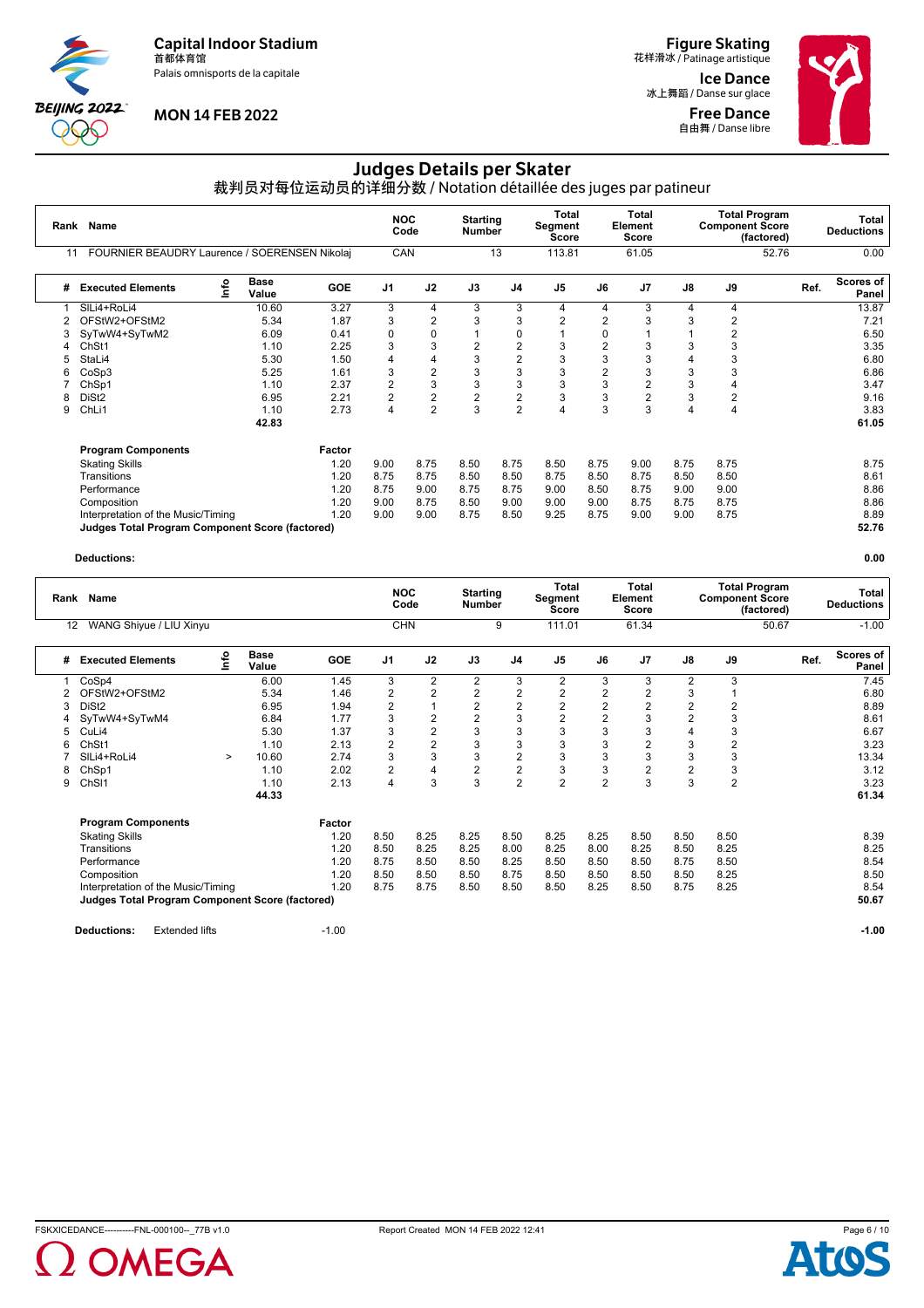Palais omnisports de la capitale



#### **MON 14 FEB 2022**

**Figure Skating**<br>花样滑冰 / Patinage artistique

Ice Dance 冰上舞蹈 / Danse sur glace Free Dance **自由舞 / Danse libre** 



# Judges Details per Skater

裁判员对每位运动员的详细分数 / Notation détaillée des juges par patineur

|    | Rank Name                                              |      |                      |            | <b>NOC</b>              | Code           |                | <b>Starting</b><br><b>Number</b> |                | Segment<br><b>Score</b> | <b>Total</b><br>Element<br>Score | <b>Total Program</b><br><b>Component Score</b><br>(factored) |      |       |      | Total<br><b>Deductions</b> |
|----|--------------------------------------------------------|------|----------------------|------------|-------------------------|----------------|----------------|----------------------------------|----------------|-------------------------|----------------------------------|--------------------------------------------------------------|------|-------|------|----------------------------|
| 13 | LAJOIE Marjorie / LAGHA Zachary                        |      |                      |            | CAN                     |                |                | 8                                | 108.43         |                         | 58.93                            |                                                              |      | 49.50 |      | 0.00                       |
| #  | <b>Executed Elements</b>                               | Info | <b>Base</b><br>Value | <b>GOE</b> | J <sub>1</sub>          | J2             | J3             | J <sub>4</sub>                   | J <sub>5</sub> | J6                      | J7                               | J8                                                           | J9   |       | Ref. | Scores of<br>Panel         |
|    | StaLi4                                                 |      | 5.30                 | 1.18       | $\overline{2}$          | 2              | 2              | 3                                | 3              | 3                       | $\overline{2}$                   | 3                                                            | 3    |       |      | 6.48                       |
|    | RoLi4                                                  |      | 5.30                 | 1.11       | 3                       | $\overline{2}$ | 3              | 3                                | 2              |                         | 3                                | 2                                                            | 2    |       |      | 6.41                       |
| 3  | DiSt <sub>2</sub>                                      |      | 6.95                 | 1.94       | $\overline{\mathbf{c}}$ |                | $\overline{2}$ | $\overline{2}$                   | $\overline{2}$ | $\overline{2}$          | $\overline{2}$                   | $\overline{2}$                                               | 2    |       |      | 8.89                       |
|    | OFStW2+OFStM2                                          |      | 5.34                 | 1.46       | 3                       |                | $\overline{2}$ | $\overline{2}$                   | 2              | 2                       | 2                                | 2                                                            | 2    |       |      | 6.80                       |
| 5  | SyTwW3+SyTwM4                                          |      | 6.47                 | 1.25       | $\overline{2}$          |                |                | 3                                |                |                         | $\overline{2}$                   | $\overline{2}$                                               | 3    |       |      | 7.72                       |
| 6  | ChSp1                                                  |      | 1.10                 | 1.66       | $\overline{2}$          |                | $\overline{2}$ | $\overline{2}$                   | $\overline{2}$ | $\overline{2}$          | $\overline{2}$                   | $\overline{2}$                                               | 2    |       |      | 2.76                       |
|    | CuLi4                                                  |      | 5.30                 | 1.05       | $\overline{2}$          |                | 3              | 3                                | $\overline{2}$ | 2                       | $\overline{2}$                   | $\overline{2}$                                               | 3    |       |      | 6.35                       |
| 8  | CoSp4                                                  |      | 6.00                 | 1.05       | $\overline{2}$          |                | $\overline{2}$ | $\overline{2}$                   | $\overline{2}$ | $\overline{2}$          | $\overline{2}$                   |                                                              | 2    |       |      | 7.05                       |
| 9  | Ch <sub>St1</sub>                                      |      | 1.10                 | 2.25       | 3                       | $\overline{2}$ | $\overline{2}$ | 3                                | 3              | 3                       | 3                                | $\overline{2}$                                               | 3    |       |      | 3.35                       |
| 10 | ChTw1                                                  |      | 1.10                 | 2.02       | 3                       | $\overline{2}$ | 3              | $\overline{2}$                   | $\overline{2}$ | 3                       | $\overline{2}$                   | $\overline{2}$                                               | 3    |       |      | 3.12                       |
|    |                                                        |      | 43.96                |            |                         |                |                |                                  |                |                         |                                  |                                                              |      |       |      | 58.93                      |
|    | <b>Program Components</b>                              |      |                      | Factor     |                         |                |                |                                  |                |                         |                                  |                                                              |      |       |      |                            |
|    | <b>Skating Skills</b>                                  |      |                      | 1.20       | 8.25                    | 7.75           | 8.00           | 8.25                             | 8.25           | 8.25                    | 8.25                             | 8.00                                                         | 8.25 |       |      | 8.18                       |
|    | Transitions                                            |      |                      | 1.20       | 8.25                    | 7.75           | 7.75           | 7.75                             | 8.00           | 8.00                    | 8.00                             | 8.00                                                         | 8.25 |       |      | 7.96                       |
|    | Performance                                            |      |                      | 1.20       | 8.75                    | 8.00           | 8.25           | 8.75                             | 8.25           | 8.50                    | 8.25                             | 8.25                                                         | 8.50 |       |      | 8.39                       |
|    | Composition                                            |      |                      | 1.20       | 8.75                    | 8.50           | 8.00           | 8.25                             | 8.50           | 8.50                    | 8.25                             | 8.50                                                         | 8.00 |       |      | 8.36                       |
|    | Interpretation of the Music/Timing                     |      |                      | 1.20       | 8.50                    | 8.00           | 8.25           | 8.50                             | 8.50           | 8.25                    | 8.50                             | 8.25                                                         | 8.25 |       |      | 8.36                       |
|    | <b>Judges Total Program Component Score (factored)</b> |      |                      |            |                         |                |                |                                  |                |                         |                                  |                                                              |      |       |      | 49.50                      |

#### **Deductions: 0.00**

|    | Rank Name                                              |      |                      |            | <b>NOC</b>              | Code | <b>Starting</b><br>Number |                | Total<br>Segment<br>Score |                | Total<br>Element<br><b>Score</b> | <b>Total Program</b><br><b>Component Score</b><br>(factored) |                |       |      | Total<br><b>Deductions</b> |
|----|--------------------------------------------------------|------|----------------------|------------|-------------------------|------|---------------------------|----------------|---------------------------|----------------|----------------------------------|--------------------------------------------------------------|----------------|-------|------|----------------------------|
| 14 | DAVIS Diana / SMOLKIN Gleb                             |      |                      |            | <b>ROC</b>              |      |                           | 7              | 108.16                    |                | 59.77                            |                                                              |                | 48.39 |      | 0.00                       |
| #  | <b>Executed Elements</b>                               | lnfo | <b>Base</b><br>Value | <b>GOE</b> | J <sub>1</sub>          | J2   | J3                        | J <sub>4</sub> | J <sub>5</sub>            | J6             | J <sub>7</sub>                   | J8                                                           | J9             |       | Ref. | Scores of<br>Panel         |
|    | StaLi4+RoLi4                                           |      | 10.60                | 3.27       | 4                       | 4    | 3                         | 4              | 4                         | 3              | $\overline{2}$                   | 3                                                            | 4              |       |      | 13.87                      |
|    | SyTwW4+SyTwM4                                          |      | 6.84                 | 1.67       | 3                       | 2    | 3                         | $\overline{2}$ | 2                         | 2              | 2                                | $\overline{2}$                                               | 3              |       |      | 8.51                       |
| 3  | Ch <sub>St1</sub>                                      |      | 1.10                 | 1.66       | $\overline{2}$          | 2    | $\overline{2}$            | 2              | $\overline{2}$            | $\overline{2}$ |                                  | $\overline{2}$                                               | $\overline{2}$ |       |      | 2.76                       |
|    | OFStW2+OFStM3                                          |      | 5.72                 | 1.46       | 3                       | 2    | $\overline{c}$            | $\overline{c}$ |                           | 3              |                                  | $\overline{2}$                                               | 2              |       |      | 7.18                       |
| 5  | CiSt <sub>2</sub>                                      |      | 6.95                 | 1.66       | $\overline{2}$          |      | $\overline{2}$            | $\overline{2}$ | 2                         | 2              |                                  | $\overline{c}$                                               |                |       |      | 8.61                       |
| 6  | CoSp4                                                  |      | 6.00                 | 0.72       | $\overline{\mathbf{c}}$ |      |                           | $\overline{A}$ |                           | 2              |                                  |                                                              | $\overline{2}$ |       |      | 6.72                       |
|    | CuLi4                                                  |      | 5.30                 | 1.18       | $\overline{2}$          | 3    | 2                         | 3              | 2                         | 3              |                                  | 3                                                            | 3              |       |      | 6.48                       |
| 8  | ChL <sub>i1</sub>                                      |      | 1.10                 | 2.02       | 3                       | 2    | 2                         | $\overline{2}$ |                           | 3              |                                  | 3                                                            | 3              |       |      | 3.12                       |
| 9  | ChSp1                                                  |      | 1.10                 | 1.42       | $\overline{2}$          | 3    | $\overline{2}$            | $\overline{2}$ | $\overline{2}$            |                |                                  |                                                              | $\overline{2}$ |       |      | 2.52                       |
|    |                                                        |      | 44.71                |            |                         |      |                           |                |                           |                |                                  |                                                              |                |       |      | 59.77                      |
|    | <b>Program Components</b>                              |      |                      | Factor     |                         |      |                           |                |                           |                |                                  |                                                              |                |       |      |                            |
|    | <b>Skating Skills</b>                                  |      |                      | 1.20       | 8.50                    | 7.75 | 7.75                      | 8.25           | 7.75                      | 8.25           | 7.75                             | 7.75                                                         | 7.75           |       |      | 7.89                       |
|    | Transitions                                            |      |                      | 1.20       | 8.25                    | 7.75 | 7.75                      | 8.00           | 7.50                      | 7.75           | 7.75                             | 7.50                                                         | 7.75           |       |      | 7.75                       |
|    | Performance                                            |      |                      | 1.20       | 8.75                    | 8.00 | 8.25                      | 8.50           | 8.25                      | 8.25           | 7.50                             | 8.25                                                         | 8.25           |       |      | 8.25                       |
|    | Composition                                            |      |                      | 1.20       | 8.50                    | 8.50 | 8.00                      | 8.50           | 7.75                      | 8.50           | 7.75                             | 8.00                                                         | 8.50           |       |      | 8.25                       |
|    | Interpretation of the Music/Timing                     |      |                      | 1.20       | 8.75                    | 8.25 | 8.00                      | 8.25           | 8.00                      | 8.25           | 7.75                             | 8.25                                                         | 8.25           |       |      | 8.18                       |
|    | <b>Judges Total Program Component Score (factored)</b> |      |                      |            |                         |      |                           |                |                           |                |                                  |                                                              |                |       |      | 48.39                      |





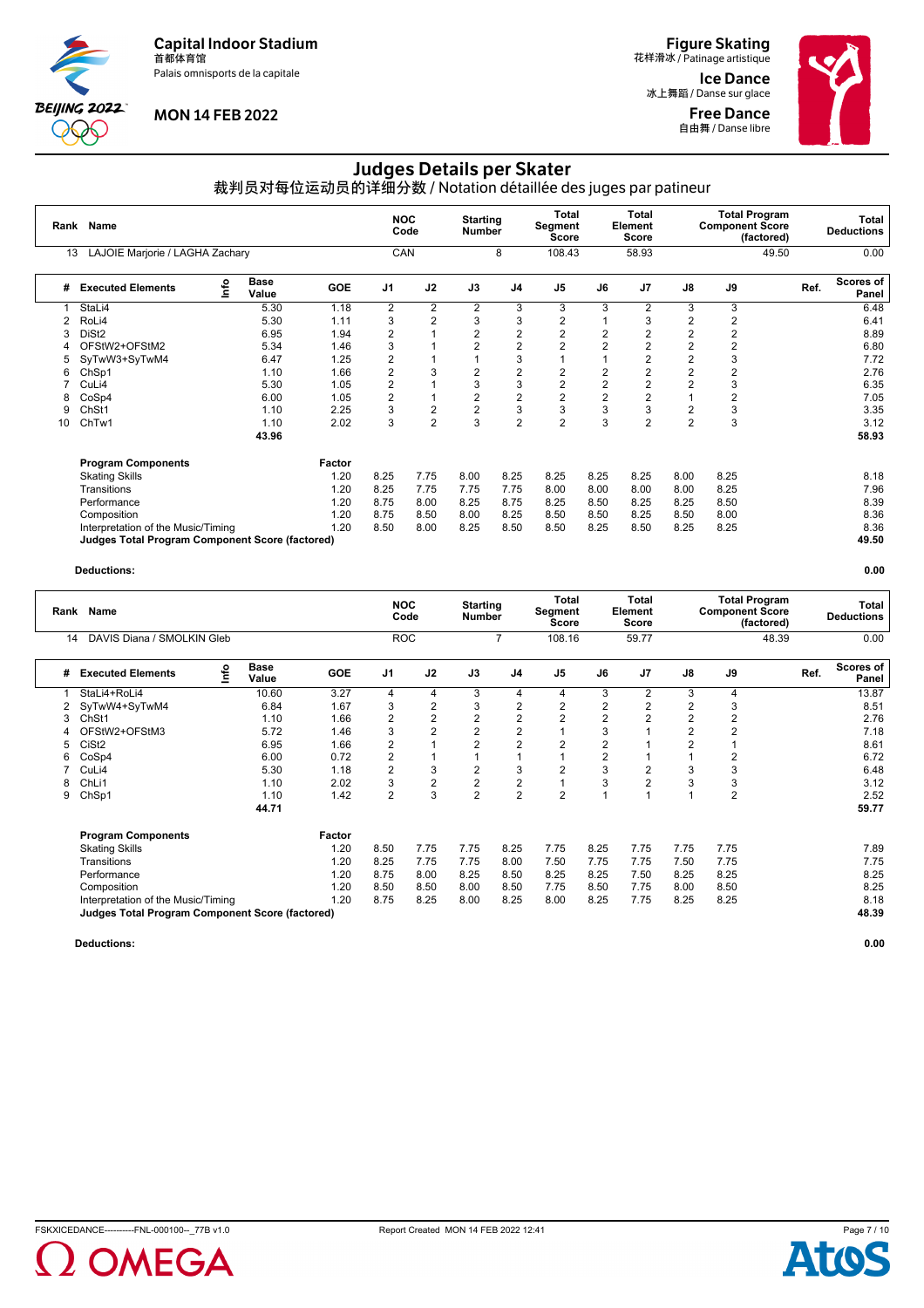Palais omnisports de la capitale



# **MON 14 FEB 2022**

**Figure Skating**<br>花样滑冰 / Patinage artistique

Ice Dance 冰上舞蹈 / Danse sur glace Free Dance **自由舞 / Danse libre** 



# Judges Details per Skater

裁判员对每位运动员的详细分数 / Notation détaillée des juges par patineur

|    | Rank Name                                              |      |                      |            | <b>NOC</b>     | Code                    | <b>Starting</b><br><b>Number</b> |                | Total<br>Segment<br><b>Score</b> |                | Total<br>Element<br>Score |                | <b>Total Program</b><br><b>Component Score</b><br>(factored) |       |      | Total<br><b>Deductions</b> |
|----|--------------------------------------------------------|------|----------------------|------------|----------------|-------------------------|----------------------------------|----------------|----------------------------------|----------------|---------------------------|----------------|--------------------------------------------------------------|-------|------|----------------------------|
| 15 | <b>TURKKILA Juulia / VERSLUIS Matthias</b>             |      |                      |            | <b>FIN</b>     |                         |                                  | 5              | 105.65                           |                | 58.07                     |                |                                                              | 47.58 |      | 0.00                       |
| #  | <b>Executed Elements</b>                               | ١nfo | <b>Base</b><br>Value | <b>GOE</b> | J <sub>1</sub> | J2                      | J3                               | J <sub>4</sub> | J <sub>5</sub>                   | J6             | J7                        | J8             | J9                                                           |       | Ref. | Scores of<br>Panel         |
|    | StaLi4+RoLi4                                           |      | 10.60                | 3.53       | 4              | 5                       | 3                                | 4              | 4                                | 4              | 3                         | 2              | 5                                                            |       |      | 14.13                      |
| 2  | SyTwW4+SyTwM3                                          |      | 6.47                 | 0.83       | 0              | -1                      |                                  | 2              | 2                                |                | 2                         | 0              | 2                                                            |       |      | 7.30                       |
| 3  | OFStW1+OFStM2                                          |      | 5.09                 | 1.25       | $\overline{2}$ |                         | $\overline{2}$                   | $\overline{2}$ |                                  | 2              | 2                         | $\overline{2}$ |                                                              |       |      | 6.34                       |
|    | SIL <sub>i4</sub>                                      |      | 5.30                 | 0.92       | $\overline{2}$ | 2                       | $\overline{2}$                   | 2              | 2                                | $\overline{2}$ |                           | $\overline{2}$ | 3                                                            |       |      | 6.22                       |
| 5  | MiSt1                                                  |      | 6.45                 | 1.66       | $\overline{2}$ |                         |                                  | $\overline{2}$ | $\overline{2}$                   | $\overline{2}$ |                           | $\overline{2}$ |                                                              |       |      | 8.11                       |
| 6  | CoSp4                                                  |      | 6.00                 | 0.97       | 3              |                         | $\overline{2}$                   |                | $\overline{2}$                   |                | $\overline{2}$            |                | 3                                                            |       |      | 6.97                       |
|    | ChL <sub>i1</sub>                                      |      | 1.10                 | 1.78       | 3              | $\overline{2}$          | $\overline{2}$                   | $\overline{2}$ |                                  | $\overline{2}$ | 2                         | $\overline{2}$ |                                                              |       |      | 2.88                       |
| 8  | Ch <sub>St1</sub>                                      |      | 1.10                 | 1.90       | 4              | $\overline{\mathbf{c}}$ | $\overline{c}$                   | 3              | $\overline{\mathbf{c}}$          | $\overline{2}$ | $\overline{2}$            |                | 3                                                            |       |      | 3.00                       |
| 9  | ChS <sub>11</sub>                                      |      | 1.10                 | 2.02       | 4              | 3                       | $\overline{2}$                   | 3              | $\overline{2}$                   | 3              | $\overline{2}$            | $\overline{2}$ | $\overline{2}$                                               |       |      | 3.12                       |
|    |                                                        |      | 43.21                |            |                |                         |                                  |                |                                  |                |                           |                |                                                              |       |      | 58.07                      |
|    | <b>Program Components</b>                              |      |                      | Factor     |                |                         |                                  |                |                                  |                |                           |                |                                                              |       |      |                            |
|    | <b>Skating Skills</b>                                  |      |                      | 1.20       | 8.25           | 7.25                    | 7.50                             | 8.25           | 7.75                             | 7.75           | 7.75                      | 7.75           | 8.00                                                         |       |      | 7.82                       |
|    | Transitions                                            |      |                      | 1.20       | 8.00           | 7.00                    | 7.50                             | 7.50           | 7.25                             | 7.50           | 7.50                      | 7.50           | 8.25                                                         |       |      | 7.54                       |
|    | Performance                                            |      |                      | 1.20       | 8.75           | 7.75                    | 7.75                             | 8.75           | 8.25                             | 8.00           | 7.75                      | 8.00           | 8.50                                                         |       |      | 8.14                       |
|    | Composition                                            |      |                      | 1.20       | 8.50           | 8.00                    | 8.00                             | 8.00           | 8.00                             | 8.25           | 7.75                      | 8.00           | 8.50                                                         |       |      | 8.11                       |
|    | Interpretation of the Music/Timing                     |      |                      | 1.20       | 8.50           | 7.75                    | 7.75                             | 8.25           | 8.25                             | 8.00           | 7.50                      | 8.00           | 8.25                                                         |       |      | 8.04                       |
|    | <b>Judges Total Program Component Score (factored)</b> |      |                      |            |                |                         |                                  |                |                                  |                |                           |                |                                                              |       |      | 47.58                      |

**Deductions: 0.00**

|    | Rank Name                                              |    |                      |            | <b>NOC</b>     | Code                    | <b>Starting</b><br><b>Number</b> |                | <b>Total</b><br>Segment<br>Score |                | Total<br>Element<br>Score | <b>Total Program</b><br><b>Component Score</b><br>(factored) |                |       |      | Total<br><b>Deductions</b> |
|----|--------------------------------------------------------|----|----------------------|------------|----------------|-------------------------|----------------------------------|----------------|----------------------------------|----------------|---------------------------|--------------------------------------------------------------|----------------|-------|------|----------------------------|
| 16 | GARABEDIAN Tina / PROULX SENECAL Simon                 |    |                      |            | <b>ARM</b>     |                         |                                  | $\overline{2}$ | 101.16                           |                | 55.74                     |                                                              |                | 45.42 |      | 0.00                       |
| #  | <b>Executed Elements</b>                               | ۴o | <b>Base</b><br>Value | <b>GOE</b> | J <sub>1</sub> | J2                      | J3                               | J <sub>4</sub> | J <sub>5</sub>                   | J6             | J7                        | J8                                                           | J9             |       | Ref. | Scores of<br>Panel         |
|    | CoSp4                                                  |    | 6.00                 | 1.05       | $\overline{1}$ | 2                       | 2                                |                | 2                                | $\overline{2}$ | 3                         | $\overline{2}$                                               | 2              |       |      | 7.05                       |
| 2  | OFStW2+OFStM1                                          |    | 5.09                 | 1.04       | 2              |                         |                                  | $\overline{2}$ |                                  | 2              | 2                         |                                                              | 0              |       |      | 6.13                       |
|    | SyTwW4+SyTwM4                                          |    | 6.84                 | 1.25       | $\overline{2}$ |                         |                                  | 2              |                                  | $\overline{2}$ |                           | $\overline{2}$                                               | $\overline{2}$ |       |      | 8.09                       |
|    | CiSt <sub>2</sub>                                      |    | 6.95                 | 1.25       | $\overline{2}$ |                         |                                  |                |                                  |                | $\overline{2}$            | $\overline{2}$                                               |                |       |      | 8.20                       |
|    | StaLi4                                                 |    | 5.30                 | 0.72       |                |                         |                                  |                | $\overline{2}$                   | $\overline{2}$ | 2                         | $\overline{2}$                                               | 2              |       |      | 6.02                       |
| 6  | ChSp1                                                  |    | 1.10                 | 1.19       |                | $\overline{2}$          | $\overline{2}$                   | $\overline{2}$ |                                  |                | $\overline{2}$            |                                                              |                |       |      | 2.29                       |
|    | SILi4+RoLi4                                            |    | 10.60                | 1.84       | 2              | $\overline{2}$          | $\overline{2}$                   | $\overline{c}$ | 2                                | $\overline{2}$ | 3                         | $\overline{2}$                                               | 2              |       |      | 12.44                      |
| 8  | Ch <sub>St1</sub>                                      |    | 1.10                 | 1.54       |                | $\overline{\mathbf{c}}$ | $\sqrt{2}$                       | $\overline{c}$ | $\overline{c}$                   | $\overline{2}$ | $\overline{2}$            | $\overline{2}$                                               |                |       |      | 2.64                       |
| 9  | Ch <sub>SI1</sub>                                      |    | 1.10                 | 1.78       | $\overline{2}$ | 3                       | $\overline{2}$                   |                | $\overline{A}$                   | 3              | $\overline{2}$            | 3                                                            | 2              |       |      | 2.88                       |
|    |                                                        |    | 44.08                |            |                |                         |                                  |                |                                  |                |                           |                                                              |                |       |      | 55.74                      |
|    | <b>Program Components</b>                              |    |                      | Factor     |                |                         |                                  |                |                                  |                |                           |                                                              |                |       |      |                            |
|    | <b>Skating Skills</b>                                  |    |                      | 1.20       | 7.25           | 7.25                    | 7.50                             | 7.75           | 7.50                             | 7.50           | 8.00                      | 7.75                                                         | 7.50           |       |      | 7.54                       |
|    | Transitions                                            |    |                      | 1.20       | 7.25           | 7.25                    | 7.25                             | 7.25           | 7.25                             | 7.25           | 7.75                      | 7.75                                                         | 7.00           |       |      | 7.32                       |
|    | Performance                                            |    |                      | 1.20       | 7.50           | 7.50                    | 7.75                             | 8.25           | 7.75                             | 7.50           | 8.00                      | 8.00                                                         | 7.50           |       |      | 7.71                       |
|    | Composition                                            |    |                      | 1.20       | 7.50           | 7.75                    | 7.50                             | 7.50           | 7.50                             | 7.75           | 8.00                      | 8.00                                                         | 7.25           |       |      | 7.64                       |
|    | Interpretation of the Music/Timing                     |    |                      | 1.20       | 7.75           | 7.50                    | 7.75                             | 7.50           | 7.50                             | 7.75           | 7.75                      | 8.25                                                         | 7.25           |       |      | 7.64                       |
|    | <b>Judges Total Program Component Score (factored)</b> |    |                      |            |                |                         |                                  |                |                                  |                |                           |                                                              |                |       |      | 45.42                      |
|    |                                                        |    |                      |            |                |                         |                                  |                |                                  |                |                           |                                                              |                |       |      |                            |



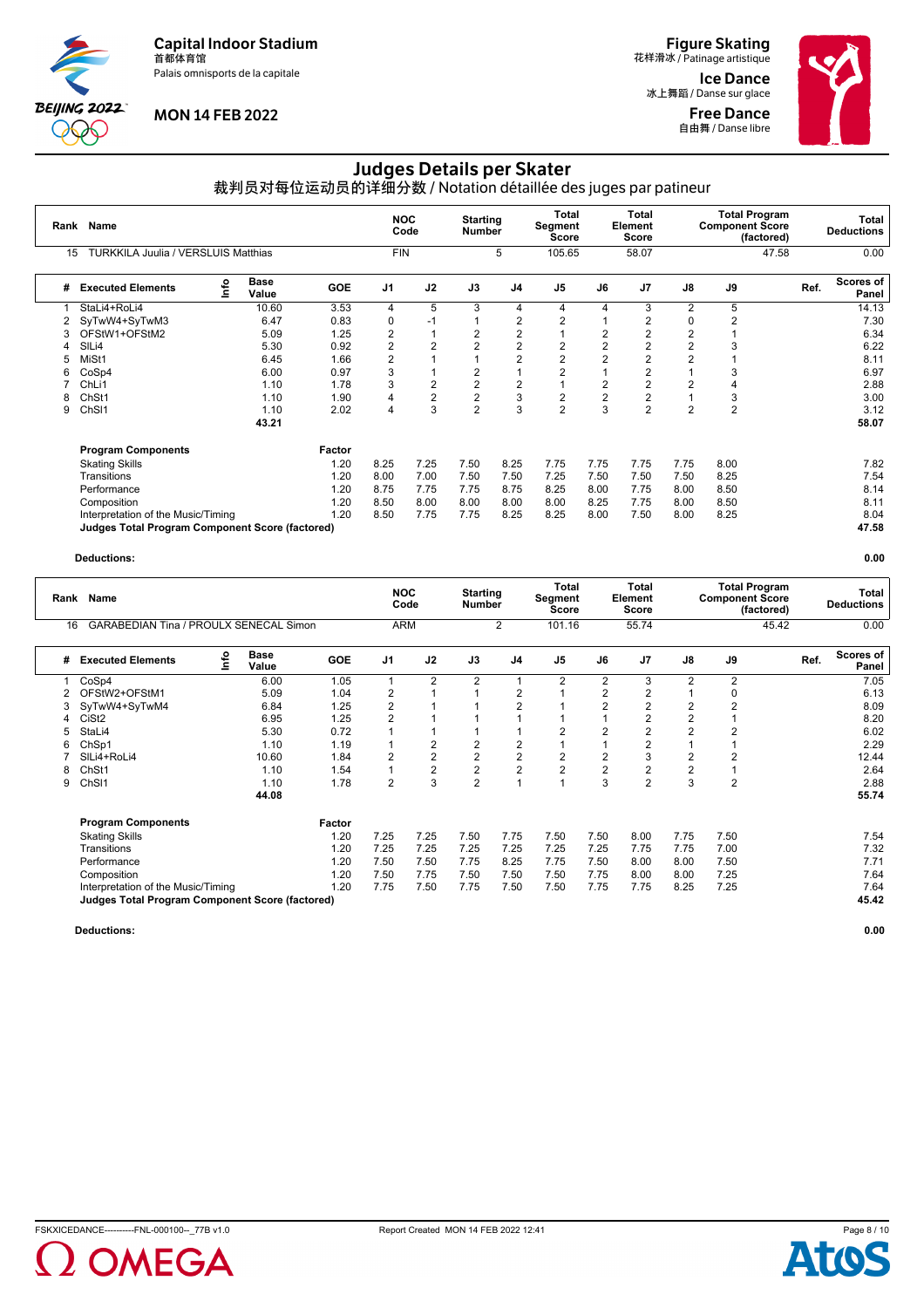Palais omnisports de la capitale



# **MON 14 FEB 2022**

**Figure Skating**<br>花样滑冰 / Patinage artistique

Ice Dance 冰上舞蹈 / Danse sur glace Free Dance **自由舞 / Danse libre** 



# Judges Details per Skater

裁判员对每位运动员的详细分数 / Notation détaillée des juges par patineur

|    | Rank Name                                              |      |                      |            |                | <b>NOC</b><br>Code | <b>Starting</b><br><b>Number</b> |                | <b>Total</b><br>Segment<br><b>Score</b> |                | <b>Total</b><br>Element<br>Score |                | <b>Component Score</b> | <b>Total Program</b><br>(factored) |      | Total<br><b>Deductions</b> |
|----|--------------------------------------------------------|------|----------------------|------------|----------------|--------------------|----------------------------------|----------------|-----------------------------------------|----------------|----------------------------------|----------------|------------------------|------------------------------------|------|----------------------------|
| 17 | TASCHLEROVA Natalie / TASCHLER Filip                   |      |                      |            | <b>CZE</b>     |                    |                                  | 4              | 101.10                                  |                | 55.42                            |                |                        | 45.68                              |      | 0.00                       |
| #  | <b>Executed Elements</b>                               | Info | <b>Base</b><br>Value | <b>GOE</b> | J <sub>1</sub> | J2                 | J3                               | J <sub>4</sub> | J <sub>5</sub>                          | J6             | J <sub>7</sub>                   | J8             | J9                     |                                    | Ref. | Scores of<br>Panel         |
|    | ChSp1                                                  |      | 1.10                 | 1.66       | $\overline{2}$ | 2                  | 2                                | 0              | 2                                       | 2              | $\overline{2}$                   | 2              | 2                      |                                    |      | 2.76                       |
|    | CuLi4+CuLi4                                            |      | 10.60                | 1.84       | $\overline{2}$ | $\overline{2}$     | $\overline{2}$                   | 2              | 2                                       | 2              | 3                                | $\overline{2}$ | 2                      |                                    |      | 12.44                      |
|    | OFStW1+OFStM2                                          |      | 5.09                 | 1.04       | 3              |                    |                                  |                |                                         | 2              | $\overline{2}$                   | $\overline{2}$ |                        |                                    |      | 6.13                       |
| 4  | CiSt <sub>2</sub>                                      |      | 6.95                 | 1.25       | $\overline{2}$ |                    |                                  |                |                                         | 2              | 2                                |                |                        |                                    |      | 8.20                       |
| 5  | SyTwW4+SyTwM4                                          |      | 6.84                 | 1.67       | 3              |                    | $\overline{2}$                   | $\overline{2}$ | 2                                       | $\overline{2}$ | $\overline{2}$                   | 3              | 3                      |                                    |      | 8.51                       |
| 6  | StaLi4                                                 |      | 5.30                 | 0.79       | $\overline{2}$ |                    | 2                                | 1              |                                         | $\overline{2}$ | 2                                | $\overline{2}$ | 3                      |                                    |      | 6.09                       |
|    | Ch <sub>SI1</sub>                                      |      | 1.10                 | 1.19       | 3              |                    |                                  |                | $\overline{2}$                          |                |                                  | $\overline{2}$ | $\overline{2}$         |                                    |      | 2.29                       |
| 8  | CoSp4                                                  |      | 6.00                 | 0.48       | $\overline{2}$ |                    |                                  | 0              |                                         | 0              |                                  |                |                        |                                    |      | 6.48                       |
| 9  | ChSt1                                                  |      | 1.10                 | 1.42       | $\overline{2}$ |                    | $\overline{2}$                   | 4              | $\overline{2}$                          | $\overline{2}$ | $\overline{2}$                   |                | $\overline{2}$         |                                    |      | 2.52                       |
|    |                                                        |      | 44.08                |            |                |                    |                                  |                |                                         |                |                                  |                |                        |                                    |      | 55.42                      |
|    | <b>Program Components</b>                              |      |                      | Factor     |                |                    |                                  |                |                                         |                |                                  |                |                        |                                    |      |                            |
|    | <b>Skating Skills</b>                                  |      |                      | 1.20       | 8.00           | 7.50               | 7.50                             | 7.75           | 7.75                                    | 7.75           | 7.75                             | 7.75           | 7.50                   |                                    |      | 7.68                       |
|    | Transitions                                            |      |                      | 1.20       | 7.75           | 7.25               | 7.25                             | 7.25           | 7.50                                    | 7.00           | 7.50                             | 7.50           | 7.50                   |                                    |      | 7.39                       |
|    | Performance                                            |      |                      | 1.20       | 7.50           | 7.25               | 7.50                             | 7.50           | 8.00                                    | 7.75           | 7.50                             | 8.00           | 7.75                   |                                    |      | 7.64                       |
|    | Composition                                            |      |                      | 1.20       | 8.00           | 7.75               | 7.50                             | 7.50           | 7.75                                    | 8.00           | 7.75                             | 7.75           | 7.50                   |                                    |      | 7.71                       |
|    | Interpretation of the Music/Timing                     |      |                      | 1.20       | 7.75           | 7.50               | 7.75                             | 7.25           | 8.00                                    | 7.50           | 7.50                             | 8.00           | 7.50                   |                                    |      | 7.64                       |
|    | <b>Judges Total Program Component Score (factored)</b> |      |                      |            |                |                    |                                  |                |                                         |                |                                  |                |                        |                                    |      | 45.68                      |
|    |                                                        |      |                      |            |                |                    |                                  |                |                                         |                |                                  |                |                        |                                    |      |                            |

#### **Deductions: 0.00**

Violation of choreo restrictions (1 of 10)

|                                      |                                                      |                                                                                                 |                                       |                                                             |                         | Total<br><b>Score</b>                                                               |                    | Total<br><b>Score</b>         |                |                                            |                                                      | Total<br><b>Deductions</b>                                                    |
|--------------------------------------|------------------------------------------------------|-------------------------------------------------------------------------------------------------|---------------------------------------|-------------------------------------------------------------|-------------------------|-------------------------------------------------------------------------------------|--------------------|-------------------------------|----------------|--------------------------------------------|------------------------------------------------------|-------------------------------------------------------------------------------|
| NAZAROVA Oleksandra / NIKITIN Maksym |                                                      |                                                                                                 |                                       |                                                             |                         | 97.34                                                                               |                    | 52.30                         |                |                                            |                                                      | 0.00                                                                          |
| <b>Base</b><br>Value                 | <b>GOE</b>                                           | J <sub>1</sub>                                                                                  | J2                                    | J3                                                          | J <sub>4</sub>          | J <sub>5</sub>                                                                      | J6                 | J <sub>7</sub>                | J8             | J9                                         |                                                      | <b>Scores of</b><br>Panel                                                     |
| 6.84                                 | 1.14                                                 | $\overline{2}$                                                                                  | $\mathbf 0$                           |                                                             | 2                       |                                                                                     | 2                  |                               | $\overline{2}$ | 3                                          |                                                      | 7.98                                                                          |
|                                      |                                                      |                                                                                                 |                                       |                                                             |                         |                                                                                     |                    |                               |                |                                            |                                                      | 2.52                                                                          |
|                                      |                                                      |                                                                                                 |                                       |                                                             |                         |                                                                                     |                    |                               |                |                                            |                                                      | 5.89                                                                          |
|                                      |                                                      |                                                                                                 |                                       |                                                             |                         |                                                                                     |                    |                               |                |                                            |                                                      | 7.28                                                                          |
|                                      |                                                      |                                                                                                 |                                       |                                                             |                         |                                                                                     |                    |                               |                |                                            |                                                      | 6.41                                                                          |
|                                      |                                                      |                                                                                                 |                                       |                                                             |                         |                                                                                     |                    |                               |                |                                            |                                                      | 5.25                                                                          |
|                                      |                                                      |                                                                                                 |                                       |                                                             |                         |                                                                                     |                    |                               |                |                                            |                                                      | 5.83                                                                          |
| 6.00                                 | 0.56                                                 |                                                                                                 |                                       |                                                             |                         |                                                                                     |                    |                               |                |                                            |                                                      | 6.56                                                                          |
| 1.10                                 | 1.19                                                 |                                                                                                 |                                       |                                                             |                         | 2                                                                                   |                    |                               | 2              |                                            |                                                      | 2.29                                                                          |
|                                      | 1.19                                                 | $\overline{1}$                                                                                  |                                       |                                                             |                         |                                                                                     |                    |                               |                |                                            |                                                      | 2.29                                                                          |
| 43.33                                |                                                      |                                                                                                 |                                       |                                                             |                         |                                                                                     |                    |                               |                |                                            |                                                      | 52.30                                                                         |
|                                      | Factor                                               |                                                                                                 |                                       |                                                             |                         |                                                                                     |                    |                               |                |                                            |                                                      |                                                                               |
|                                      | 1.20                                                 | 7.25                                                                                            | 7.00                                  | 7.25                                                        | 7.50                    | 7.50                                                                                | 7.75               | 7.25                          | 7.75           | 7.50                                       |                                                      | 7.43                                                                          |
|                                      | 1.20                                                 | 7.50                                                                                            | 7.25                                  | 7.25                                                        | 7.50                    | 7.75                                                                                | 7.50               | 7.00                          | 7.50           | 7.25                                       |                                                      | 7.39                                                                          |
|                                      | 1.20                                                 | 7.25                                                                                            | 7.00                                  | 7.50                                                        | 7.75                    | 7.50                                                                                | 7.25               | 7.25                          | 7.75           | 8.00                                       |                                                      | 7.46                                                                          |
|                                      | 1.20                                                 | 7.75                                                                                            | 7.50                                  | 7.50                                                        | 8.00                    | 7.75                                                                                | 7.50               | 7.50                          | 7.75           | 7.50                                       |                                                      | 7.61                                                                          |
|                                      | 1.20                                                 | 7.50                                                                                            | 7.50                                  | 7.75                                                        | 7.75                    | 7.75                                                                                | 7.25               | 7.50                          | 7.75           | 7.75                                       |                                                      | 7.64                                                                          |
|                                      |                                                      |                                                                                                 |                                       |                                                             |                         |                                                                                     |                    |                               |                |                                            |                                                      | 45.04                                                                         |
|                                      | 1.10<br>5.30<br>6.45<br>5.30<br>4.84<br>5.30<br>1.10 | 1.42<br>0.59<br>0.83<br>1.11<br>0.41<br>0.53<br>Judges Total Program Component Score (factored) | $\overline{2}$<br>3<br>$\overline{2}$ | <b>NOC</b><br>Code<br><b>UKR</b><br>2<br>$\Omega$<br>2<br>0 | 2<br>$\Omega$<br>2<br>2 | <b>Starting</b><br><b>Number</b><br>2<br>$\overline{2}$<br>3<br>2<br>$\overline{2}$ | 2<br>2<br>$\Omega$ | Segment<br>2<br>$\Omega$<br>3 | Element        | 2<br>$\overline{2}$<br>3<br>$\overline{2}$ | $\overline{2}$<br>0<br>2<br>0<br>2<br>$\overline{2}$ | <b>Total Program</b><br><b>Component Score</b><br>(factored)<br>45.04<br>Ref. |

**Deductions: 0.00**

Page 9 / 10Д